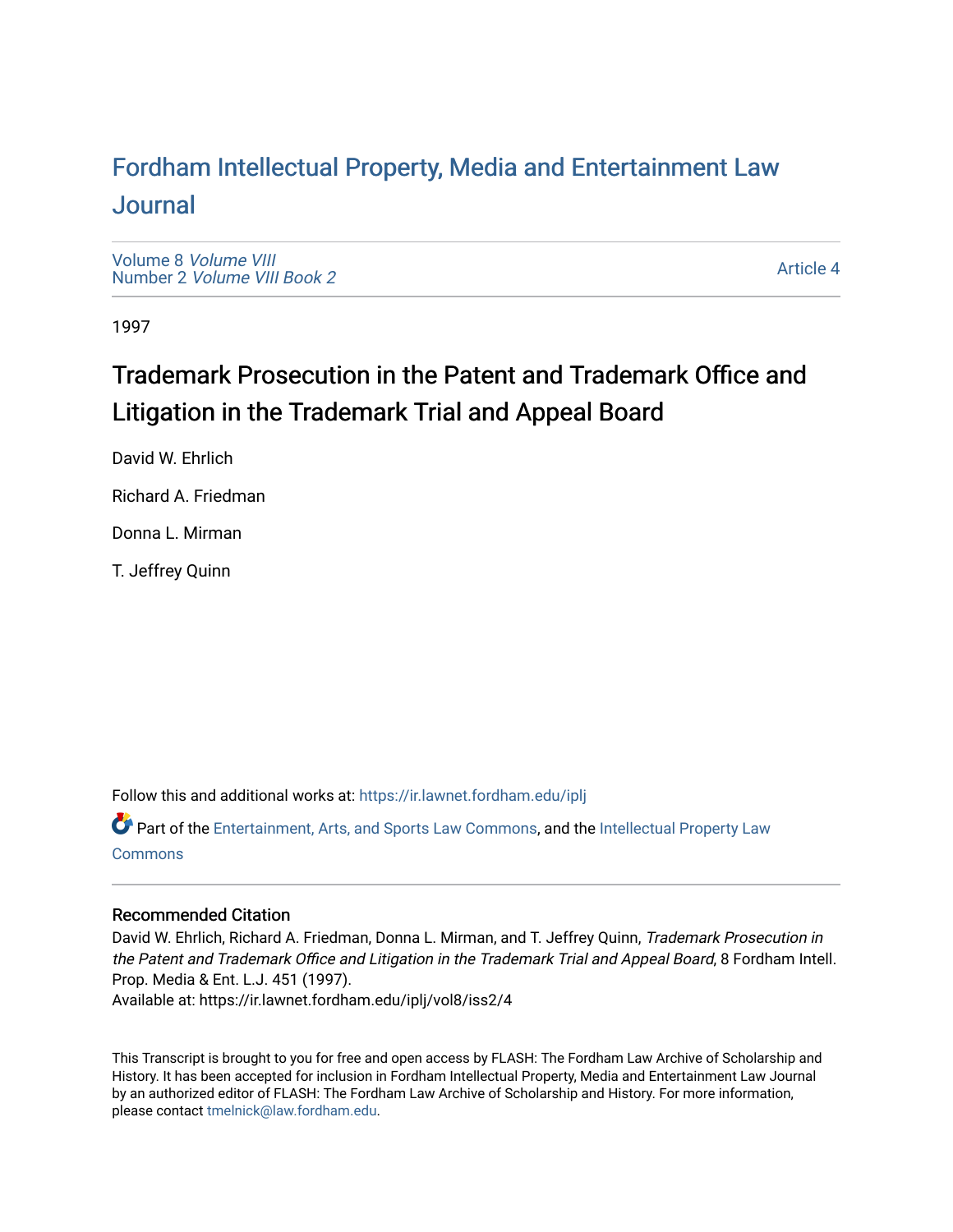# DISCUSSION

# Trademark Prosecution in the Patent and Trademark Office and Litigation in the Trademark Trial and Appeal Board

| Peter S. Sloane, Esq.*<br>Moderator:   |
|----------------------------------------|
| Participants: David W. Ehrlich, Esq.** |
| Richard A. Friedman, Esq.***           |
| Donna L. Mirman, Esq.****              |
| Hon. T. Jeffrey Quinn*****             |
|                                        |

MR. SLOANE: On behalf of myself and my co-chair Mark Lieberstein, I welcome everyone here to the first annual panel discussion on issues in trademark  $law$ , sponsored jointly by the New York State Bar Association and the *Fordham Intellectual Property, Media & Entertainment Law Journal.*

Our topic this evening concerns practice in an agency that is

<sup>\*</sup> Associate, Fross Zelnick Lehrman & Zissu, P.C., New York, N.Y.; Co-Chair, Trademark Committee, Intellectual Property Law Section, New York State Bar Association. Cornell University, B.S. 1991; Benjamin N. Cardozo School of Law, J.D. 1994; LL.M. candidate, New York University School of Law.

<sup>\*\*</sup> Member, Fross Zelnick Lehrman & Zissu, P.C., New York, N.Y. Cornell University, B.A. 1974; Harvard Law School, J.D. 1977.

<sup>\*\*\*</sup> Associate Counsel, NBA Properties, Inc., New York, N.Y. Duke University, B.A. 1988; The George Washington University National Law Center, J.D. 1991.

<sup>\*\*\*\*</sup> Associate, Gottlieb, Rackman & Reisman, P.C., New York, N.Y.; Examining Attorney, United States Patent and Trademark Office (1991-1996). University of Pennsylvania, B.S. 1987; Benjamin N. Cardozo School of Law, J.D. 1990.

<sup>\*\*\*\*\*</sup> Administrative Trademark Judge, United States Patent and Trademark Office, Trademark Trial and Appeal Board. Tulane University, B.A., *with honors*, 1976; Tulane University School of Law, J.D. 1979.

<sup>1.</sup> This discussion was held on December 2, 1997, in the McNally Ampitheater at Fordham University School of Law. Footnotes were provided by the *Fordham Intellectual Property, Media & Entertainment Law Journal*.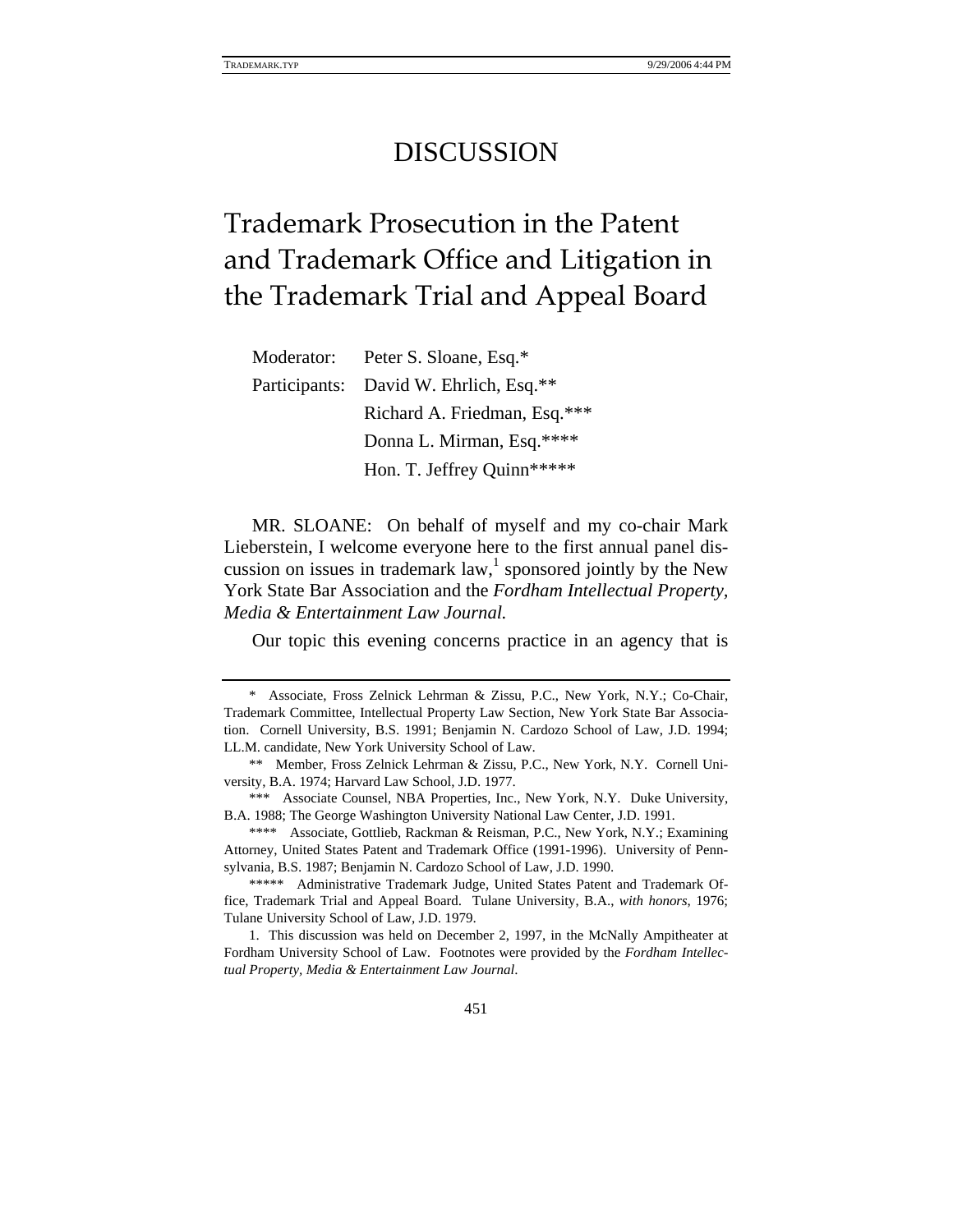very important to business in the United States: the United States Patent and Trademark Office ("PTO"). Specifically, our panel will address trademark practice in the PTO and the Trademark Trial and Appeal Board ("TTAB").

As we continue to move toward a service-based economy, trademarks will continue to grow in importance. The major export of the United States today is no longer manufacturing equipment; it is entertainment.<sup>2</sup> Today's service providers want to quantify and protect their intellectual properties, which oftentimes are their most valuable assets.<sup>3</sup> Trademark registration helps accomplish that goal, and the ability to maneuver through the PTO is often essential in helping clients avoid long delays and added costs while obtaining registration.

This evening, we should take a step back for a moment and review the past year's practice at the PTO during 1997. It should come as no surprise to anyone that filings are up, as are administrative delays in processing those applications.

During 1998, the PTO is set to begin its program in electronic filing: a pilot project that will allow selected applicants to file applications electronically over the Internet.<sup>4</sup> It should be interesting to see whether this helps to increase efficiency at the PTO.

We have with us two former PTO examiners, Donna Mirman of the New York law firm of Gottlieb, Rackman & Reisman, and Richard Friedman of NBA Properties, Inc., to help us navigate through prosecution practice.

Nineteen ninety-seven also was an exciting year at the Trademark Trial and Appeal Board, due to the circulation of proposed

<sup>2</sup>*. See* Rosanna Tamburri, *Canada Considers New Stand Against American Culture*, WALL ST. J., Feb. 4, 1998, at A18.

<sup>3</sup>*. See* Anthony Carey, *The Real Value of Hidden Assets*, FIN. TIMES, Nov. 6, 1997, at 14.

<sup>4</sup>*. See* Sabra Chartrand, *The Process of Filing an Application is Slowly Catching Up With the Technology Available*, N.Y. TIMES, Jan. 26, 1998, at D1; *see also* Wendy R. Leibowitz, *At Year's End, Tech Cases Show Ties That Bind are Hyperlinked*, NAT'L L.J., Dec. 22, 1997, at B17.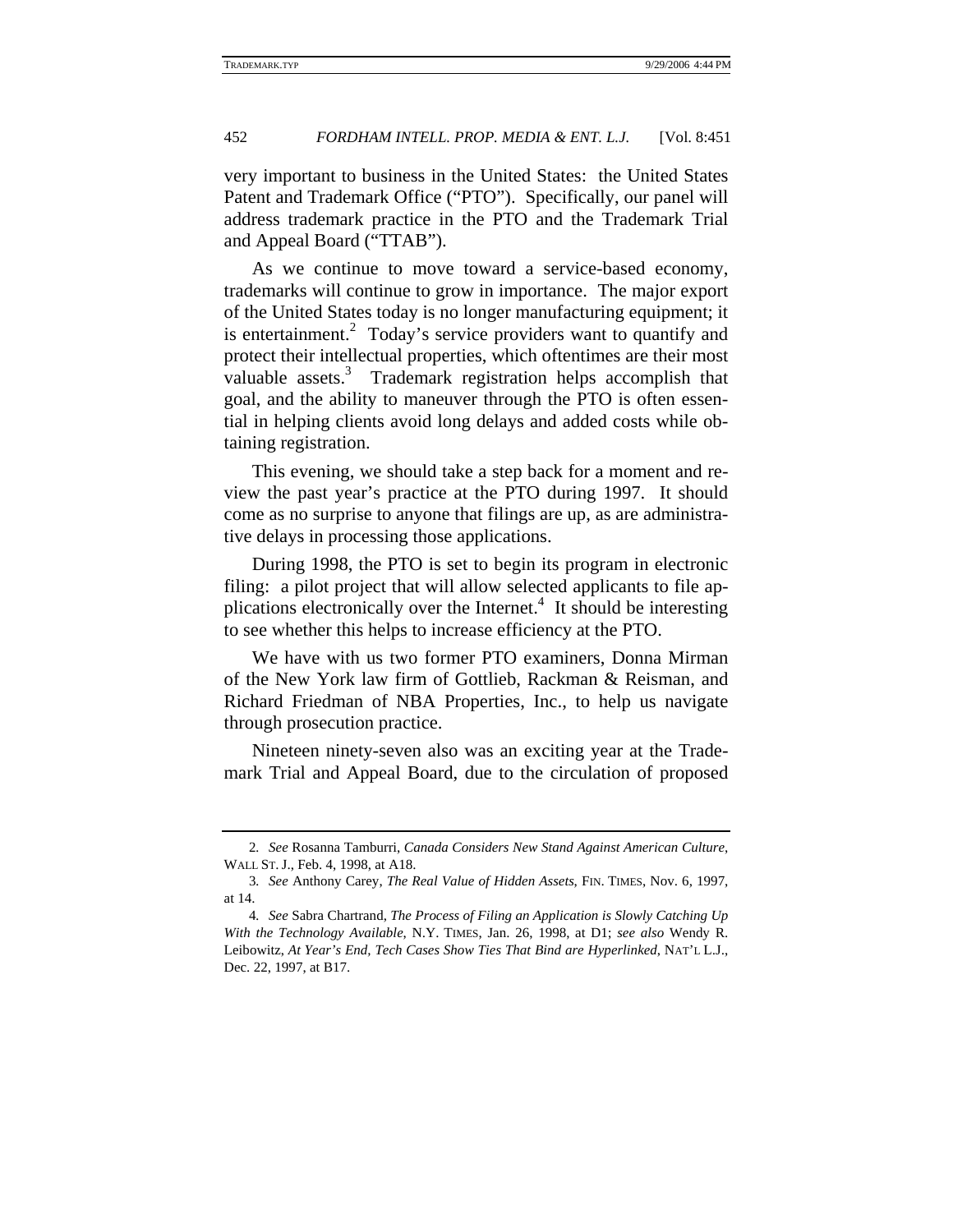amendments to the TTAB Rules.<sup>5</sup> Those changes represent a sweeping overhaul of practice before the TTAB, affecting everything from discovery to summary judgment and even trial practice. The TTAB has reopened the comment period on the proposed rules and will hold an open hearing in Washington.

Like prosecution, litigation before the TTAB has its own intricacies. Here to help give us some helpful guidelines are Jeffrey Quinn, a member of the Trademark Trial and Appeal Board, and David Ehrlich of the New York law firm of Fross Zelnick Lehrman & Zissu.

On the subject of prosecution in the PTO, we begin with Donna Mirman, an associate with Gottlieb, Rackman & Reisman in New York. She is a graduate of the University of Pennsylvania and Cardozo School of Law and was an examining attorney with the PTO for five and one-half years. Since joining Gottlieb, Rackman & Reisman last year, her focus has been on trademark and copyright litigation and prosecution.

MS. MIRMAN: Thank you, Peter. Good evening.

Knowing how to maneuver through the PTO is very important in accomplishing your clients' goals. My firm was very pleased to hire someone with experience at the PTO—someone who knew the ins and outs of the PTO. They had never before employed a former examining attorney, and my experience was a big selling point for me.

As I was leaving my office to participate in this presentation, one of the partners at my firm found out that I was on this panel. He said, "What kind of expertise do you have?" He was kidding of course.

I said, "Well, if I don't have this expertise, why did you save four seemingly insurmountable trademark applications for me to handle my first day at the firm?" I subsequently managed to obtain registrations for those applications, and I will give you some tips about how those registrations were achieved.

<sup>5</sup>*. See PTO Proposes Changes to TTAB Rules*, 9 J. PROPRIETARY RTS. 16 (1997).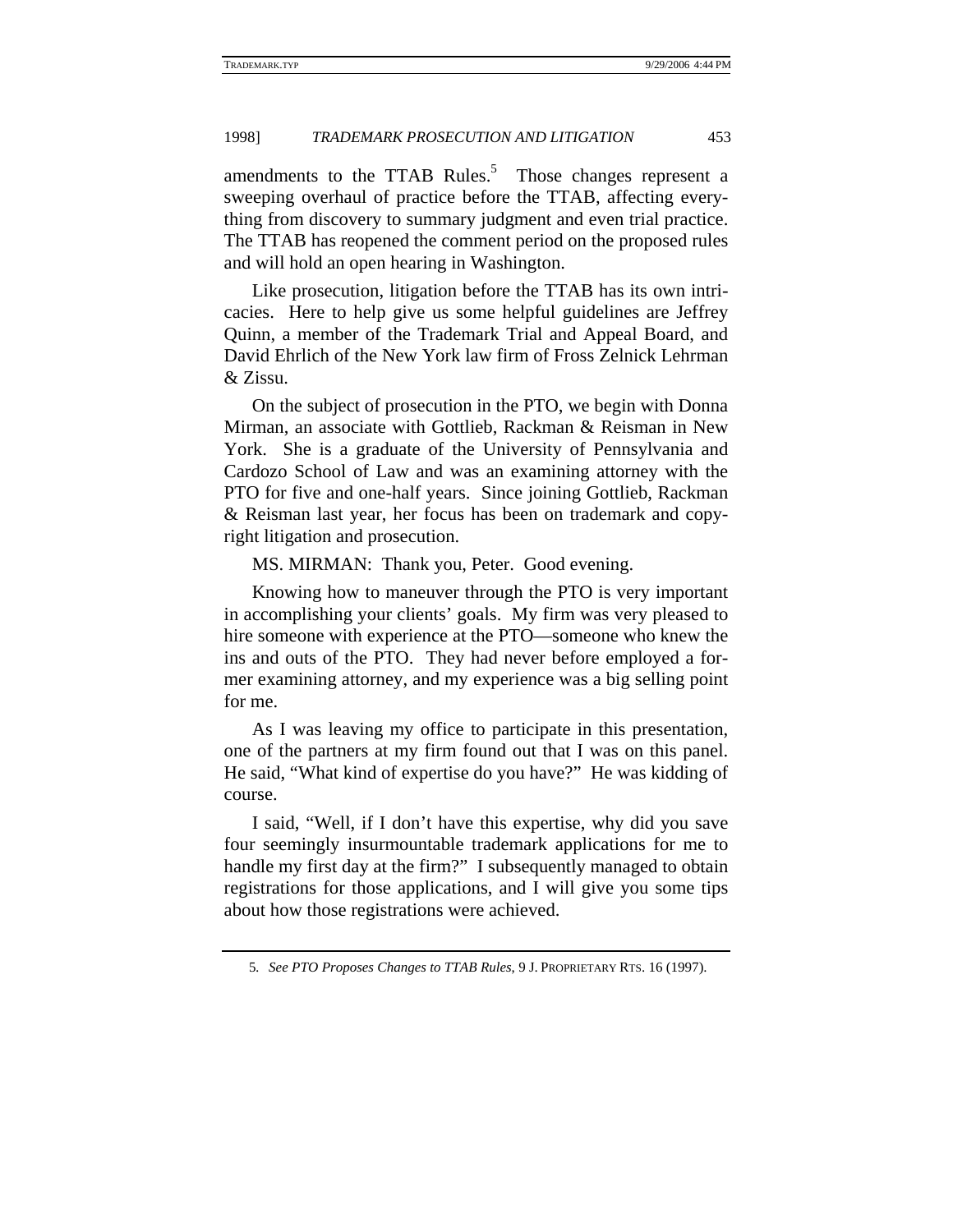First, let me tell you a little bit about the way in which trademark examining attorneys initially examine applications and conduct searches.<sup>6</sup> Examining attorneys may pull as many as twenty applications per day to reach their daily production quota of ten applications; that is 1.2 applications per hour. The examining attorneys may be forced to pull many extra applications before satisfying the production quota because they are required to turn over pending applications to another examining attorney if that other examining attorney is handling an application by the same applicant, an application with a confusingly similar mark, or an application with a similar identification problem to the application at hand. Well, that is good for practitioners because when one examining attorney handles all of the applications dealing with one applicant, it opens communications between the examining attorney and the practitioner, and that is what we all want. We all should try to bridge the gap between the examining attorney, who makes decisions in the PTO, and the realities of the marketplace.

At times you may get a refusal from an examining attorney and ask yourself, "What was this person thinking? This refusal does not take into account channels of trade or anything else out there on the market. What is going on?" So it may be difficult for examining attorneys in the PTO to see other factors which are not under consideration.

At the PTO, my fellow panelist Richard Friedman and I worked for three years in neighboring offices, and we would search our applications right next to each other in an area called the "bullpen." About ten examining attorneys would sit with their applications and ask each other, "Do you think this is confusing to that? Do you think this is descriptive?" In that way, the examining attorneys became part of the law office collective, which prompted them to lose their subjectivity and take on an objective approach.

After I left last year, however, I learned that examining attor-

<sup>6</sup>*. See generally In re* ECCS, Inc., 94 F.3d 1578 (Fed. Cir. 1996) (describing the role of the examining attorney).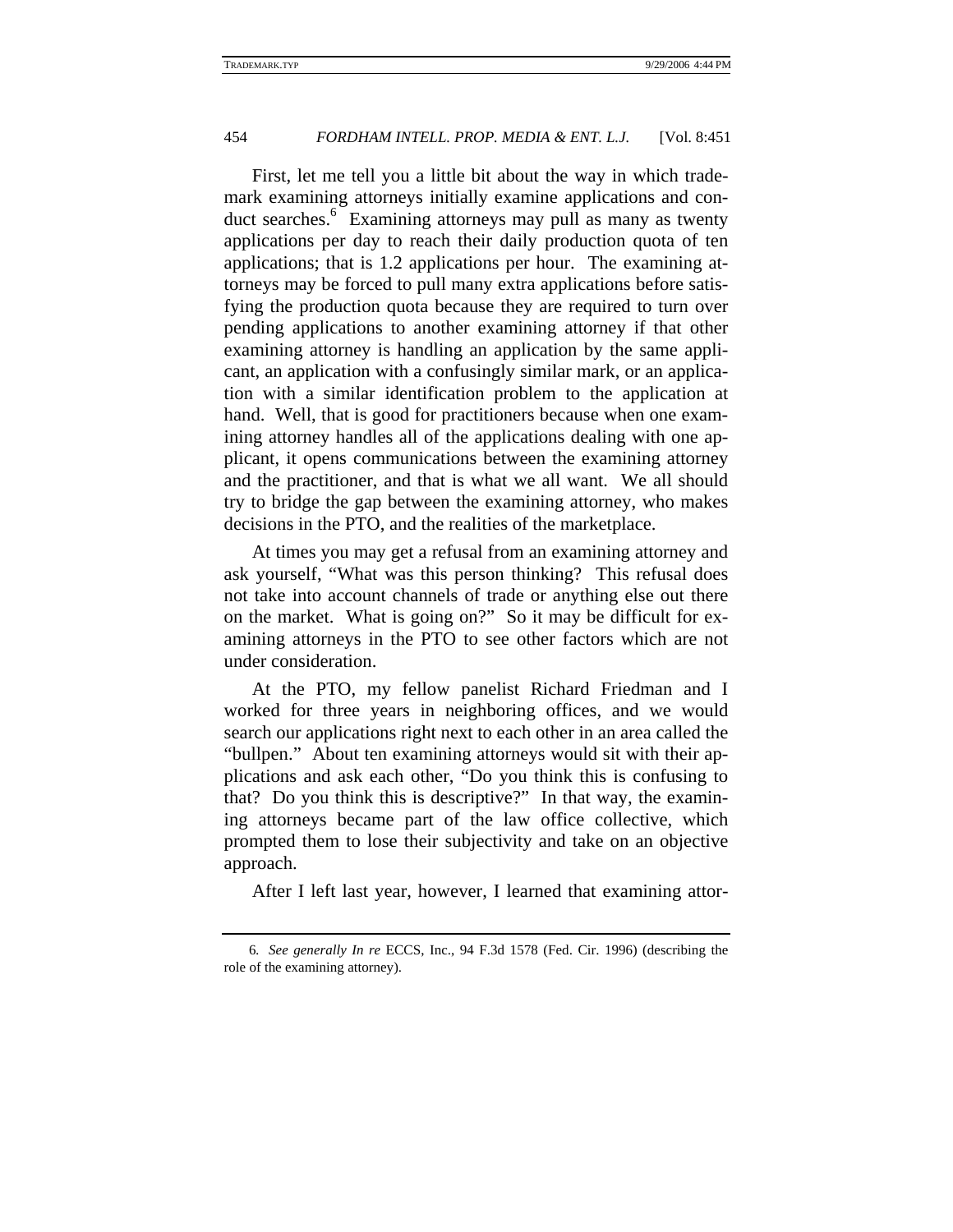neys now have search databases on the computers in their offices, so decisions are now made more on a personal level rather than on the collective of the law office. So, at times, when the examining attorney first looks at the application and it is a borderline case, the examining attorney errs on the side of rejection, even though that seems contrary to the PTO's goal of facilitating the prosecution and the registration of trademarks.

But when an initial rejection is made, the examining attorney is usually thinking, "Well, you know, I'm not quite sure about this mark. Let's put the burden on the applicant's attorney and see what he comes back and argues." Well, of course, when we get it back from the PTO, we are befuddled how such a rejection could have been made. We want to get declarations and want to call our clients in a panic.

First thing, take a deep breath. Call the examining attorney and find out the basis for the decision, establish a little rapport, and possibly things can be resolved right then and there. Most of the time the examining attorney will say, "You know, you have a point, but send something to me in writing." At that time, you can put in a persuasive argument and overcome the rejection.

The rejections that I dealt with on my first day at Gottlieb, Rackman & Reisman, unfortunately for me, were not that easy. They already had been tried unsuccessfully by some of the partners handling the various applications.

Although I had examined rejections and responses for five years at the PTO, I had never drafted responses to applications under section  $2(d)$ <sup>7</sup> or section  $2(e)^8$  of the Lanham Act. So with about two months left at the PTO, I started saving the best responses to such applications. I kept them in my file and pulled them out, including declarations from seminars I attended as an examining attorney and from the *Qualitex*<sup>9</sup> decision, in which the Court found color to be registerable under acquired distinctive-

<sup>7. 15</sup> U.S.C.A. § 1052(d) (West 1994).

<sup>8</sup>*. Id.* § 1052(e).

<sup>9.</sup> Qualitex Co. v. Jacobson Prods. Co., 514 U.S. 159 (1995).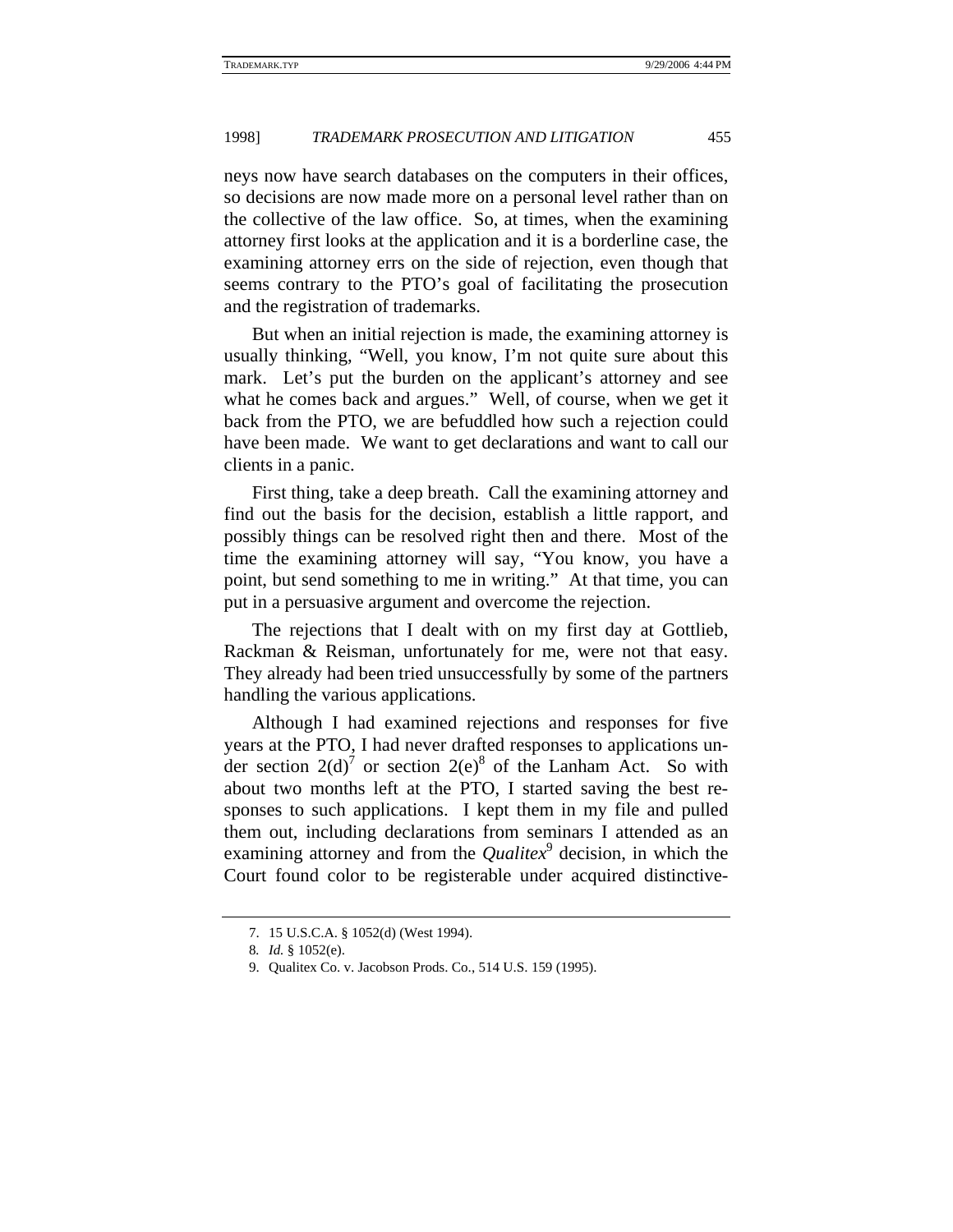ness.10 I based my responses on what I had collected and I was successful. I also had a series of conversations with examining attorneys during the course of the prosecution.

Another problematic thing, as our moderator Peter Sloane mentioned, is the desire to avoid long delays in registering the trademarks because of the importance of our clients' interest in commerce. I do not know how many of you encounter suspension  $\arctan x$ <sup>11</sup> that is when an application falls into the black hole of oblivion and could disappear for as long as three years while the application goes through a series of extensions providing time to file the statement of use. $^{12}$ 

When I saw that happening with one of my client's famous marks—it was suspended based on some unknown mark—I quickly put together a letter of consent, $^{13}$  another response that I had saved as an examining attorney. Letters of consent are almost always taken into account now, which is a lot more liberal than it was five or six years ago. The government is very liberal in saying, "The parties have consented. We will abide by their decision

<sup>10</sup>*. Id.* at 163; *see also* 1 J. THOMAS MCCARTHY, MCCARTHY ON TRADEMARKS AND UNFAIR COMPETITION § 7:44 at 7-82 (1997); Michael B. Landau, *Reconciling Qualitex with Two Pesos: Ambiguity and Inconsistency from the Supreme Court*, 3 U.C.L.A. ENT. L. REV. 219, 248 (1996). Secondary meaning or acquired distinctiveness is achieved when the use of a word, symbol, or device that is not inherently distinctive allows prospective purchasers to identify the goods or services by that designation. *See* RESTATEMENT (THIRD) OF UNFAIR COMPETITION § 13(b) (1995).

<sup>11. &</sup>quot;An application in which the examining attorney has formally delayed action beyond the time such action would have been due in normal order is referred to as being 'suspended' or 'under suspension.'" UNITED STATES PATENT AND TRADEMARK OFFICE, TRADEMARK MANUAL OF EXAMINING PROCEDURE § 405 (2d ed., rev.1997). "The term 'suspension of action' refers to the suspending of an action which is due to be taken by an examining attorney. It does not mean suspending an applicant's response or extending an applicant's time to respond." *Id.* § 1108.

<sup>12.</sup> A statement of use is required when an application for a mark is based on an intent to use a trademark in commerce, which may be lawfully regulated by Congress. *See* 15 U.S.C. § 1051(d).

<sup>13.</sup> A letter of consent is useful in overcoming a refusal under section 2(d) of the Lanham Act. *Id.* § 1052(d). A refusal under section 2(d) results when the applicant's mark is confusingly similar to a mark previously registered or used by another in the United States. *Id.*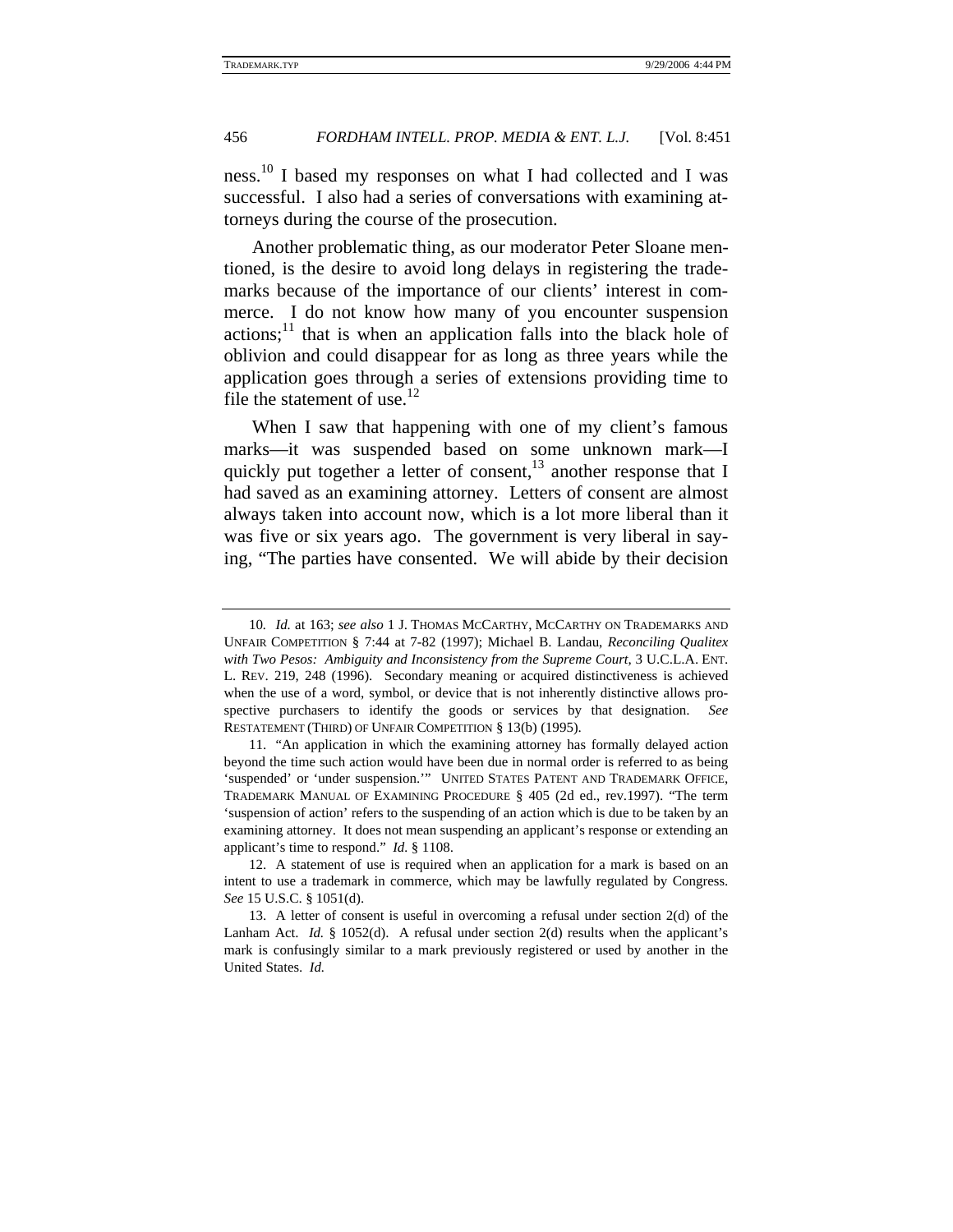that there is no confusion in the marketplace."

While my application was pending suspension, I sent a letter of consent, which I was able to negotiate, and my application was removed from suspension, went along to publication, and is now registered. I find letters of consent to be very helpful in avoiding the delays that are associated with suspensions.

I should talk a little bit about sound,<sup>14</sup> smell,<sup>15</sup> color,<sup>16</sup> and trade dress.<sup>17</sup> Those fall under the rubric of non-traditional trademarks.<sup>18</sup> What is most important to remember about smell and sound is that you do not have notes or anything to send in. On the drawing page of the application, however, is a description of the sound and the smell. It is very important to describe exactly what the smell is. For instance, the drawing page of an application for the lemon scent of a toner said "a lemony scent," and that was sufficient identification.

In configuration and trade dress applications, which after *Two Pesos v. Taco Cabana*<sup>19</sup> can be inherently distinctive and do not

<sup>14.</sup> See *In re* General Electric Broadcasting Co., 199 U.S.P.Q. 560, 563 (T.T.A.B. 1978), for a discussion of the criteria for registration of sound marks.

<sup>15.</sup> A fragrance or scent mark that identifies a certain product may be registered if the fragrance is not an inherent attribute or natural characteristic of the product. *See In re* Clarke, 17 U.S.P.Q. 2d 1238 (T.T.A.B. 1990).

<sup>16.</sup> Color can function as a trademark when used on the goods in the manner of a trademark and is perceived by the purchasing public as distinguishing the goods and indicating their source. *See* Qualitex Co. v. Jacobson Prods. Co., 514 U.S. 159 (1995) (finding the color green-gold for dry cleaning press pads to be a protectable trademark); *In re* Owens-Corning Fiberglas Corp., 227 U.S.P.Q. 417 (Fed. Cir. 1985) (finding the color pink for fiberglass insulation to be a protectable trademark); *In re* Eagle Fence Rentals, Inc., 231 U.S.P.Q. 228 (T.T.A.B. 1986) (finding that the arrangement of alternately colored strands of wire functioned as a mark for renting chain-link fences).

<sup>17.</sup> Trade dress is "the total image of a product and may include features such as size, shape, color or color combinations, texture, graphics, or even particular sales techniques." Two Pesos, Inc. v. Taco Cabana, Inc., 505 U.S. 763, 764 n.1 (1992) (citing John H. Harland Co. v. Clarke Checks, Inc., 711 F.2d 966, 980 (11th Cir. 1983)).

<sup>18</sup>*. See* Marcia B. Paul & Anthony F. Lo Cicero, *Litigating Trademark and Unfair Competition Cases*, 463 PLI/PAT. 83, 127-28 (1996) (categorizing non-functional aspects of products, such as trade dress, color, shape, sound, and scent, as non-traditional trademarks).

<sup>19. 505</sup> U.S. 763 (1992).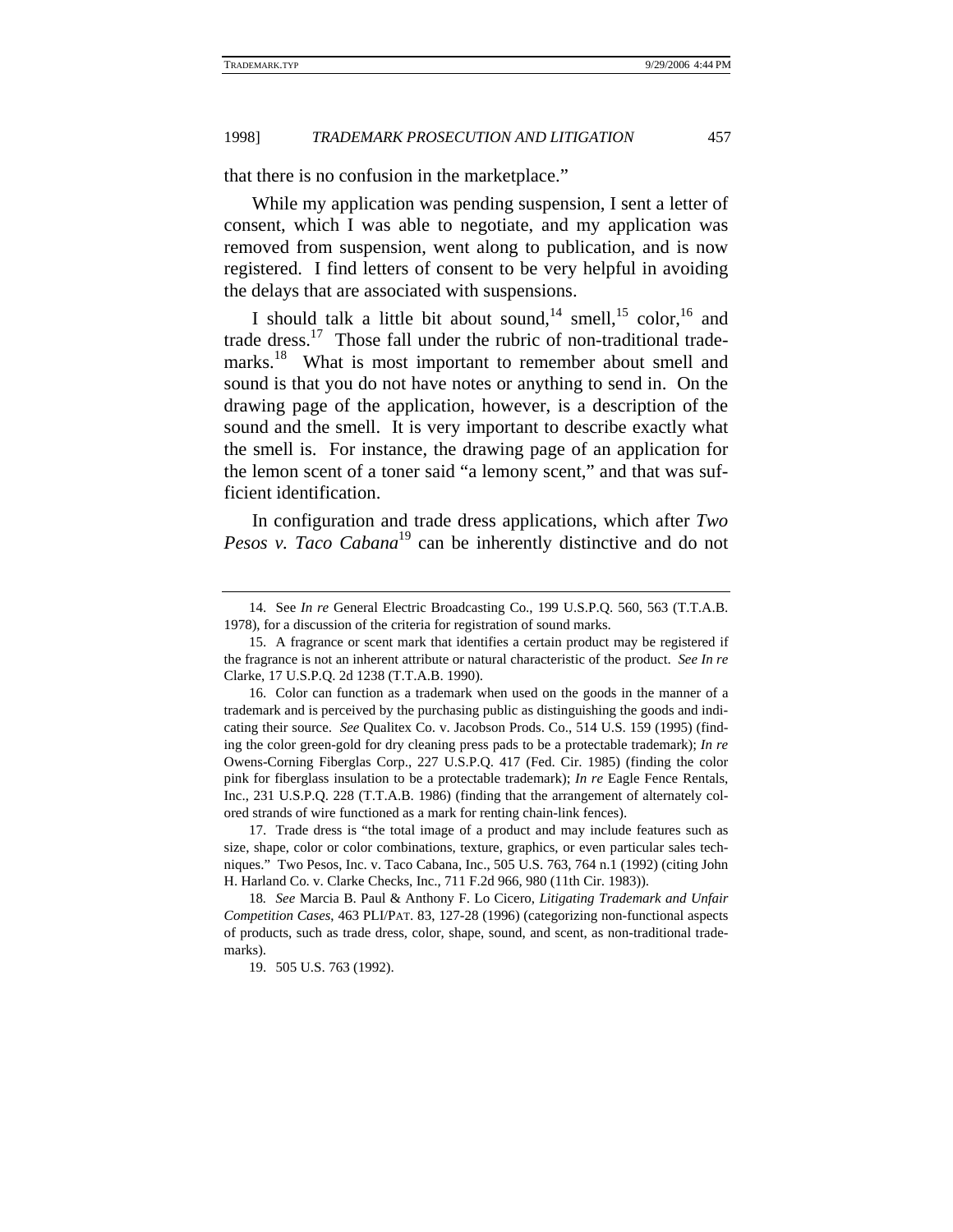necessarily have to be registered under acquired distinctiveness, $20 I$ have never seen an application go through based on an examining attorney's finding that the trade dress or the configuration was inherently distinctive. In cases like that, you should get as much promotion, advertising, and declarations as possible. It is important to keep in mind, of course, that in drafting the declaration for your client and its customers you must focus on that part of the configuration that you are claiming is distinctive.

I do not know how many of you are familiar with *In re Sandberg & Sikorski Diamond*, 21 which involved a client of Gottlieb, Rackman & Reisman in a case prosecuted prior to my arrival at the firm. In that case, the TTAB found that the declarations were insufficient to show acquired distinctiveness because the declarations did not specifically talk about the ring design that we were seeking to register. $22$  Instead, it said, "Everybody knows the ring is from Sandberg Sikorski," without showing the consumers the actual configuration.<sup>23</sup> So it is very important to attach in your application either a description of the smell, the sound, or a drawing of the exact configuration.

One of my final points is to advise you to read as many TTAB decisions as possible. $24$  It helps me tremendously. Almost monthly I find a case right on point to something that I have been dealing with in advising my clients.

23*. See id.* at 1548-49.

<sup>20</sup>*. Id.*; *see also* Landau, *supra* note 10, at 234 (maintaining that, because the *Two Pesos* decision held that "[s]econdary meaning is required only for the protection of descriptive marks," it is not necessary to establish secondary meaning "in order to protect any other kind of mark—including trade dress").

<sup>21</sup>*. In re* Sandberg & Sikorski Diamond Corp., 42 U.S.P.Q. 2d 1544 (T.T.A.B. 1997).

<sup>22</sup>*. See id.* at 1549.

<sup>24.</sup> The TTAB is comprised of a chairperson, eight other members, and six interlocutory attorneys who assist the members. *See* Jeffrey M. Samuels, *U.S. Patent and Trademark Office (PTO) Practice*, 413 PLI/PAT. 163, 166 (1995). The United States Patents Quarterly ("USPQ") publishes TTAB decisions and petition decisions. *See id.* at 167. "Also published in the USPQ are decisions of the U.S. Court of Appeals for the Federal Circuit, which handles appeals from final decisions of the TTAB and decisions of the Commissioner disposing of petitions." *Id.*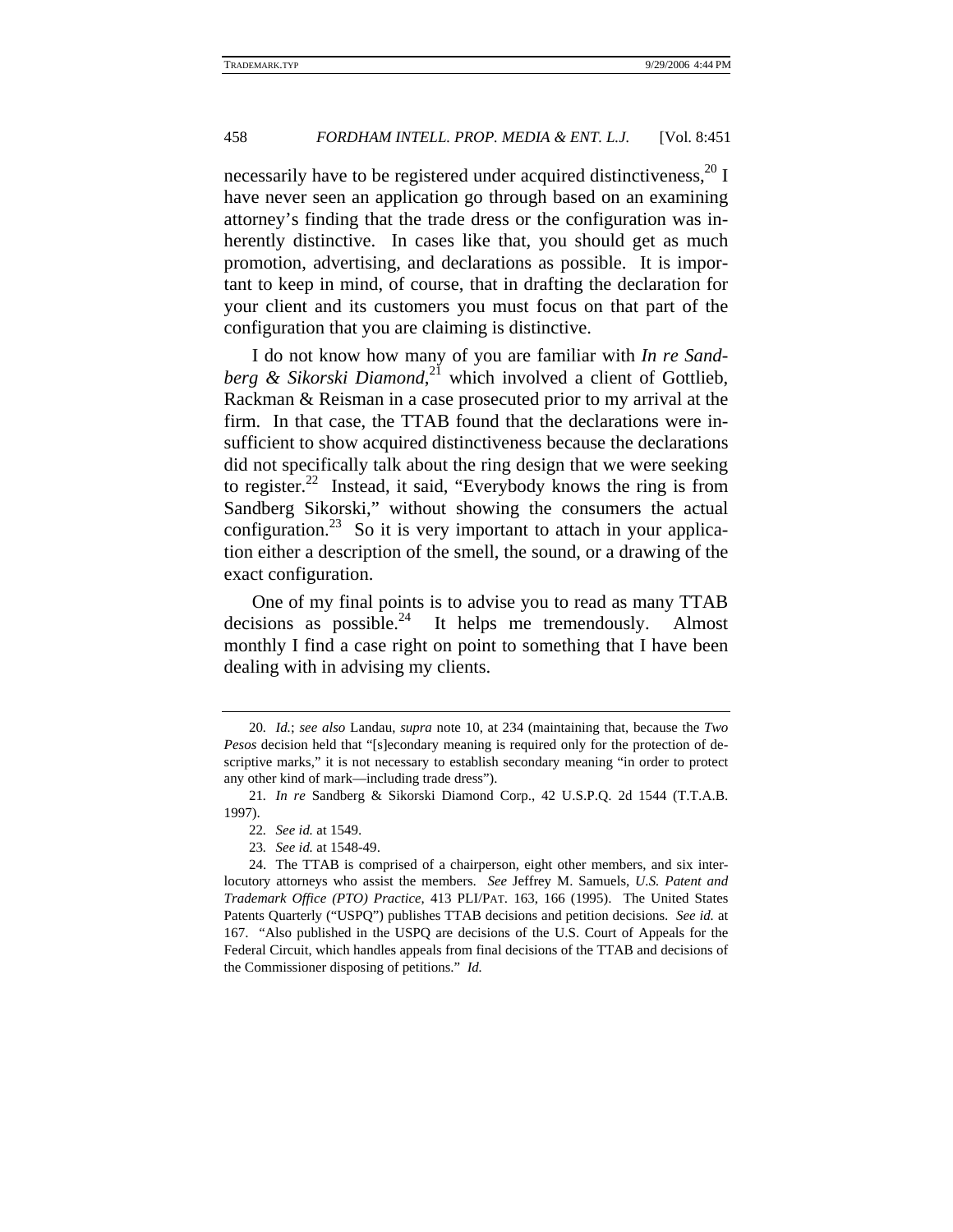I am going to end with a small anecdote about something that happened to me upon leaving the office. I had a client who had been represented by an attorney who left my firm a few months ago. His applications landed in my office with a status that read, "A response to Office action is due in four days." So I told the client how we needed to amend the drawing. He had tried to bring in a different drawing that didn't match the specimens. I told him what kind of drawing we needed.

He said, "You know, I feel confident that this application is going to go through. It is almost like you are anticipating what the examining attorney is going to say."

I said, "It's funny you should say that. A little bit about my background is that I was at the PTO for five and one-half years. That is why I was hired, so I can help you maneuver through the PTO." And I added, "Thank you for providing me with material as I head off for a talk on this subject."

I hope that all of you can take the painstaking efforts to anticipate what the examining attorney will do upon examining your application. If you have any questions, you can call me at the firm.

MR. SLOANE: Thank you, Donna.

Our next speaker is Richard Friedman, associate counsel with NBA Properties, Inc., in New York. He is a graduate of Duke University and The George Washington University National Law Center. After law school, he worked as an examining attorney with the PTO for three years. While at the PTO he had the opportunity to clerk with the Trademark Trial and Appeal Board. In his new position, he is responsible for the worldwide prosecution and enforcement of the intellectual property rights of NBA Properties, the twenty-nine member teams of the National Basketball Association ("NBA"), and the recently formed Women's National Basketball Association ("WNBA").

MR. FRIEDMAN: Thank you. We also do the licensing and marketing for USA Basketball, which many of you know as the Dream Team. It keeps me very busy.

I want to step back and try to give you some tips regarding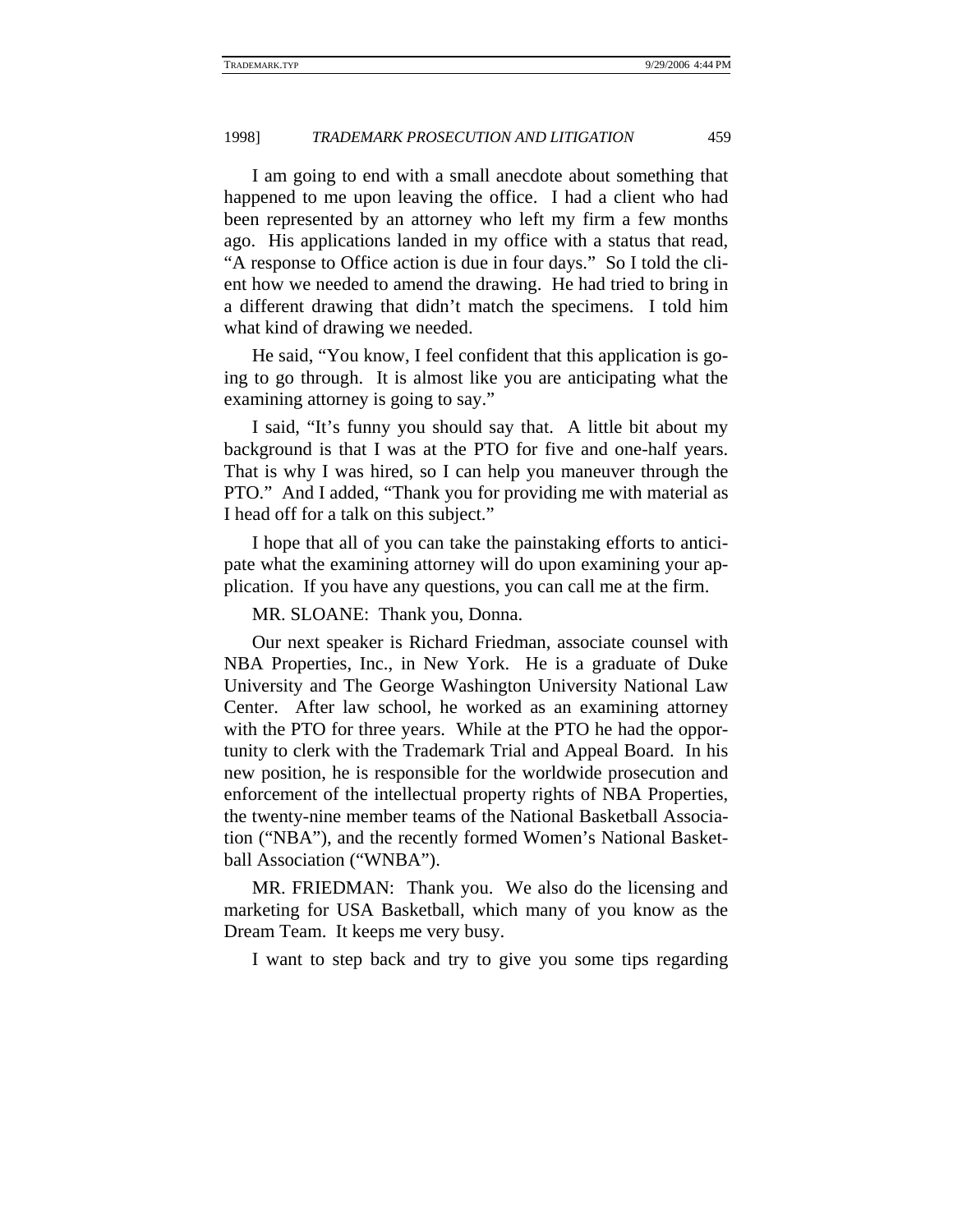prosecution at the PTO, some things that I have learned while I was there and now since I have left, which I think will be helpful.

When my fellow panelist Donna Mirman said we worked together side-by-side, sitting next to each other at times, she touched on some major points. Let me extrapolate a little more and see if I can add something to what she said.

The way to make your life easier when prosecuting trademarks at the PTO is to make the examining attorneys' lives easier. One thing that I have noticed, from being there and now outside, is that a lot of examining attorneys feel like they are outsiders to the private bar; that private practitioners place a stigma on the examining attorneys, as though they or their jobs are inferior to those who are in private practice. So one of the most important things to do when you are dealing with trademark examining attorneys is to show respect. A little respect will go a long way.

One of the things that you can and should do in your conversations and written correspondence with them is to refer to them as "examining attorneys." I was listening to Donna, and every time she referred to them it was "examining attorneys," not "examiners." Examiners are the people on the patent side and they are not attorneys. It sounds like a small thing, but trust me, when you are on the phone and practitioners in the private sector start calling you "examiner," it eats at you. I see Donna is laughing.

MS. MIRMAN: My firm still calls everybody "examiners," and I am always correcting them.

MR. FRIEDMAN: So a little respect goes a long way.

Donna also mentioned the quota system. It is really too detailed to get into here, but I wanted to go into it just a little bit so you can understand how the examining attorneys accumulate points. Basically, their work is based on a point system, so that their bonuses, and in fact their yearly pay, is based on the number of points that they acquire over the course of the year. When an examining attorney writes a first action or anything regarding a first action, that is, when he or she pulls a file and sends something out, that is one point and that is good. When the examining attor-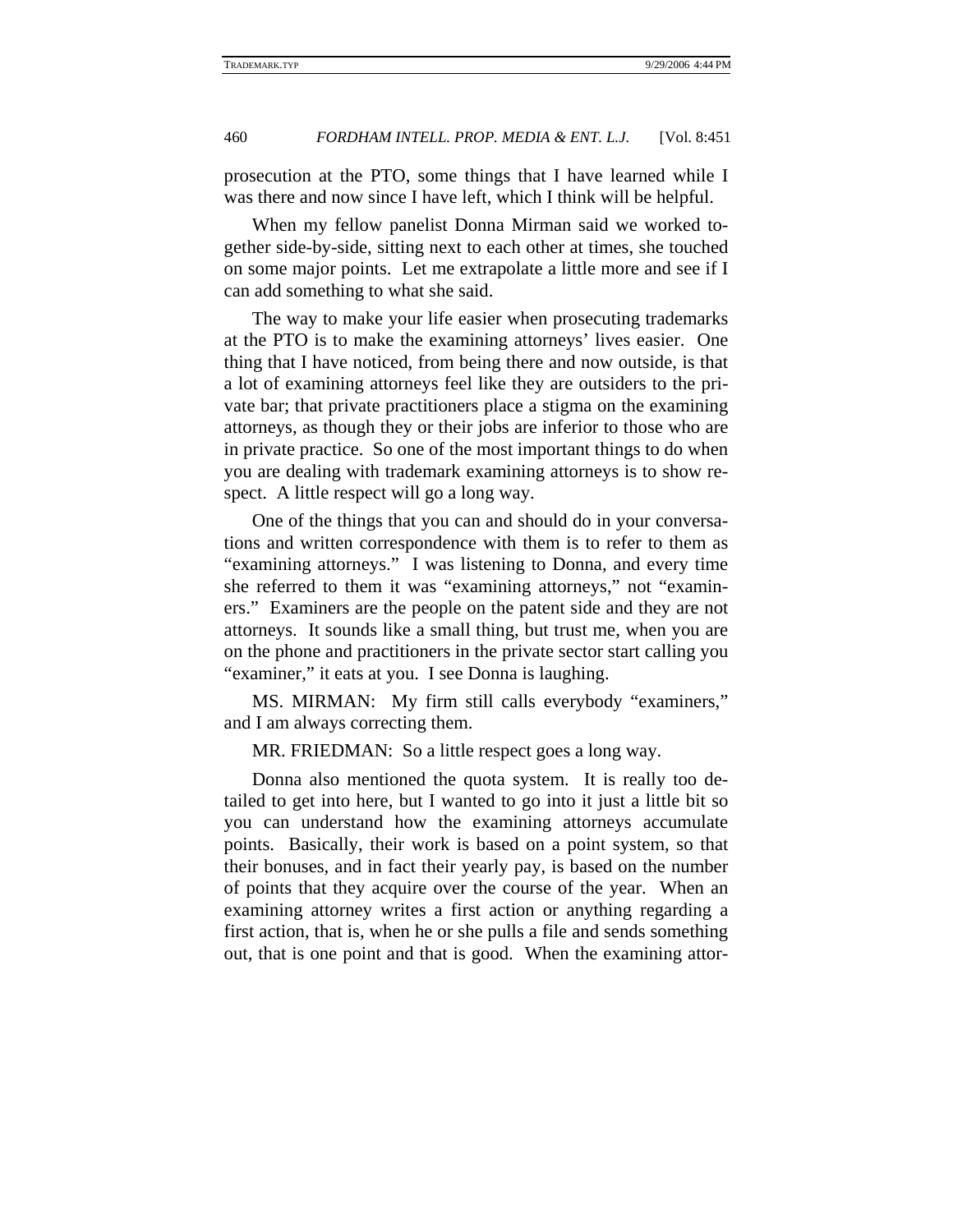ney passes something to publication, that gains him or her one point and that is good.

So based on that, if an examining attorney pulls an application that is in perfect order and can be passed right to publication, that is two points for the attorney. The examining attorneys love that. They are already thinking ahead to their bonus at the end of the year when they do something like that.

So your job should be to concentrate on making an application two-points perfect. You can do that by getting all the informalities right. Make sure the application is accurate. If there is an easy disclaimer, like a geographic term, put it in the application. Do not wait for them to ask you for it. Make sure the person who signs the application is authorized and that all the little things in the application papers are proper.

This is why when filing trademark applications you must pay attention to all the details. Let's say some kind of substantive refusal area comes up, but it is a gray area—not the easy section 2(d) case<sup>25</sup> or the easy descriptiveness refusal.<sup>26</sup> Let's say the examining attorney pulls an application that is in a gray area, but everything else is okay. The examining attorney is apt to say, "All right, I am going to take my chance and not send the refusal so I can get those two points for that first-action publication."

If, however, there are other things wrong in the application papers, little stuff, and they are going to have to send you a letter anyway, then they might as well put in the substantive refusal to cover themselves. That is the way things work, whether we on the outside like it or not. So it is very important that the application papers are in proper order.

<sup>25. 15</sup> U.S.C. § 1052(d) (West 1994). Section 2(d) of the Lanham Act bars from registration marks that resembles a registered mark or a mark or trade name previously used by another which has not been abandoned. *Id.* A thorough inquiry into whether the proposed mark is likely to cause confusion as to the source of a product is required before refusing to grant a trademark request. *See In re* Wella A.G., 787 F.2d 1549 (1986).

<sup>26.</sup> Under the Lanham Act, a mark that is merely descriptive cannot be granted trademark protection. *See* 15 U.S.C. § 1052(e).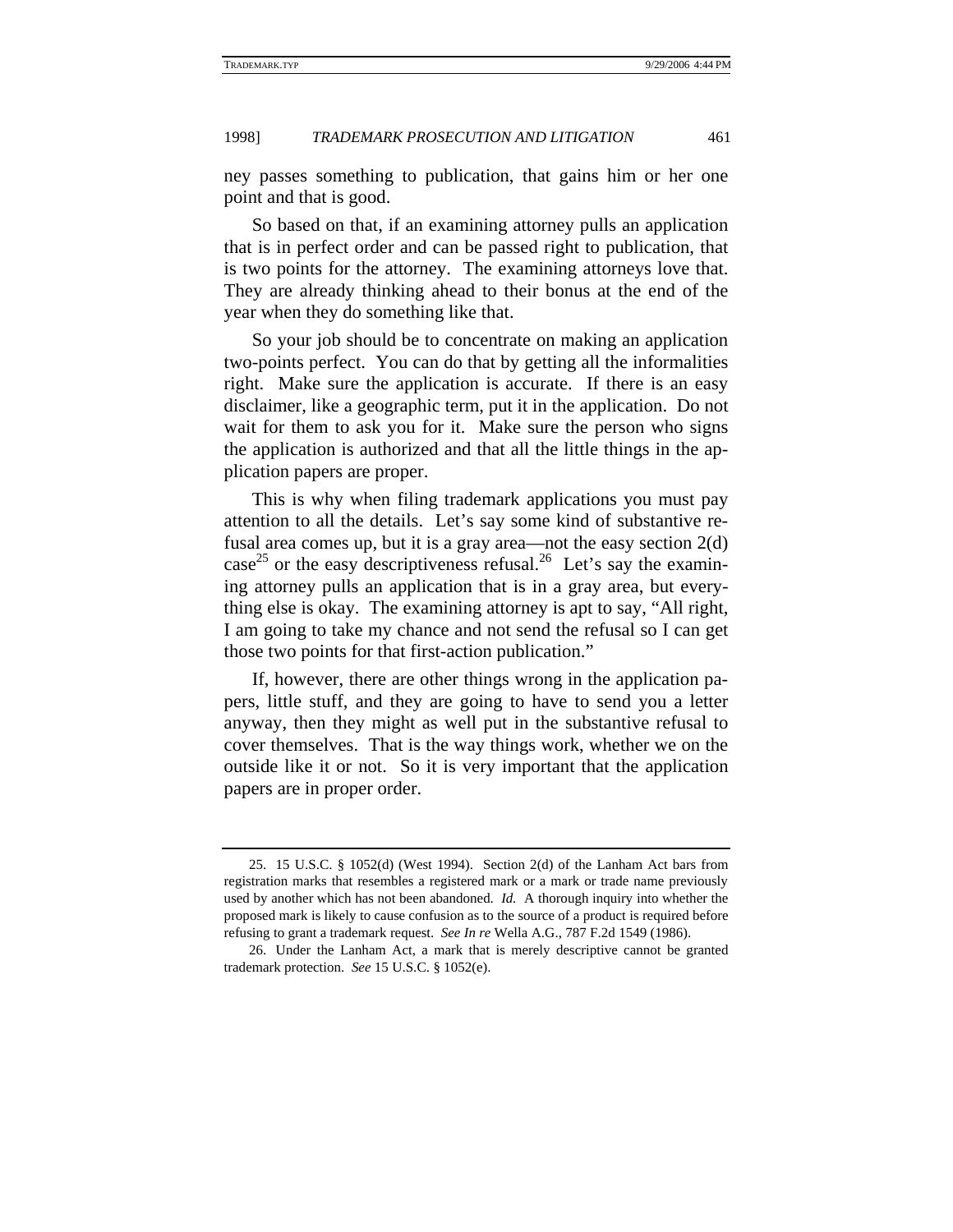I just want to reiterate that as far as easy substantive refusals go, if it is a clear-cut case, I would like to think that they are not letting those go and passing them to publication. But for the gray areas, you want to get everything right and maybe you can persuade them not to throw that substantive refusal in there.

As Donna Mirman mentioned, different managing attorneys have different views and, as a result, the examining attorneys under them have different views. Some managers take the position that if you include a substantive refusal in the first action, then you should be ready and prepared to take it up to the TTAB if it is appealed. That is one view. Another view is to throw in a substantive refusal, see what the applicant has to say about it, and then drop it. Let the applicant make a record.

Unfortunately, you do not know which type of examining attorney you are getting, or which type of manager he or she has. So that is when you call them and try to figure it out; you try to feel your way as to what it is going to take to overcome the refusal. Examining attorneys like to talk on the phone because they get points for phone actions and for examiner amendments or priority actions. So don't be afraid to call and discuss something and to feel out whether this is going to be an insurmountable task or whether you just need to build a record for them to pass it on to publication.

Finally, the last bit of advice regarding this is not to be afraid to ask for the manager's opinion or to get a second opinion. Again, it is important to do this in a respectful manner. Ask the examining attorney if he minds you going over his head to discuss your problem with the manager. It is funny, but when I was an examining attorney, I was in a conference where I heard someone lecture about this subject, and it really annoyed me because I did not want anyone going over my head. But now, on the outside, I have been able to get some marks passed on to publication and registered because I went over the heads of examining attorneys. Obviously, the most important thing is to support the interests of your client. So even if you annoy an examining attorney here and there, if you can do it in a way that is respectful and still get your mark passed,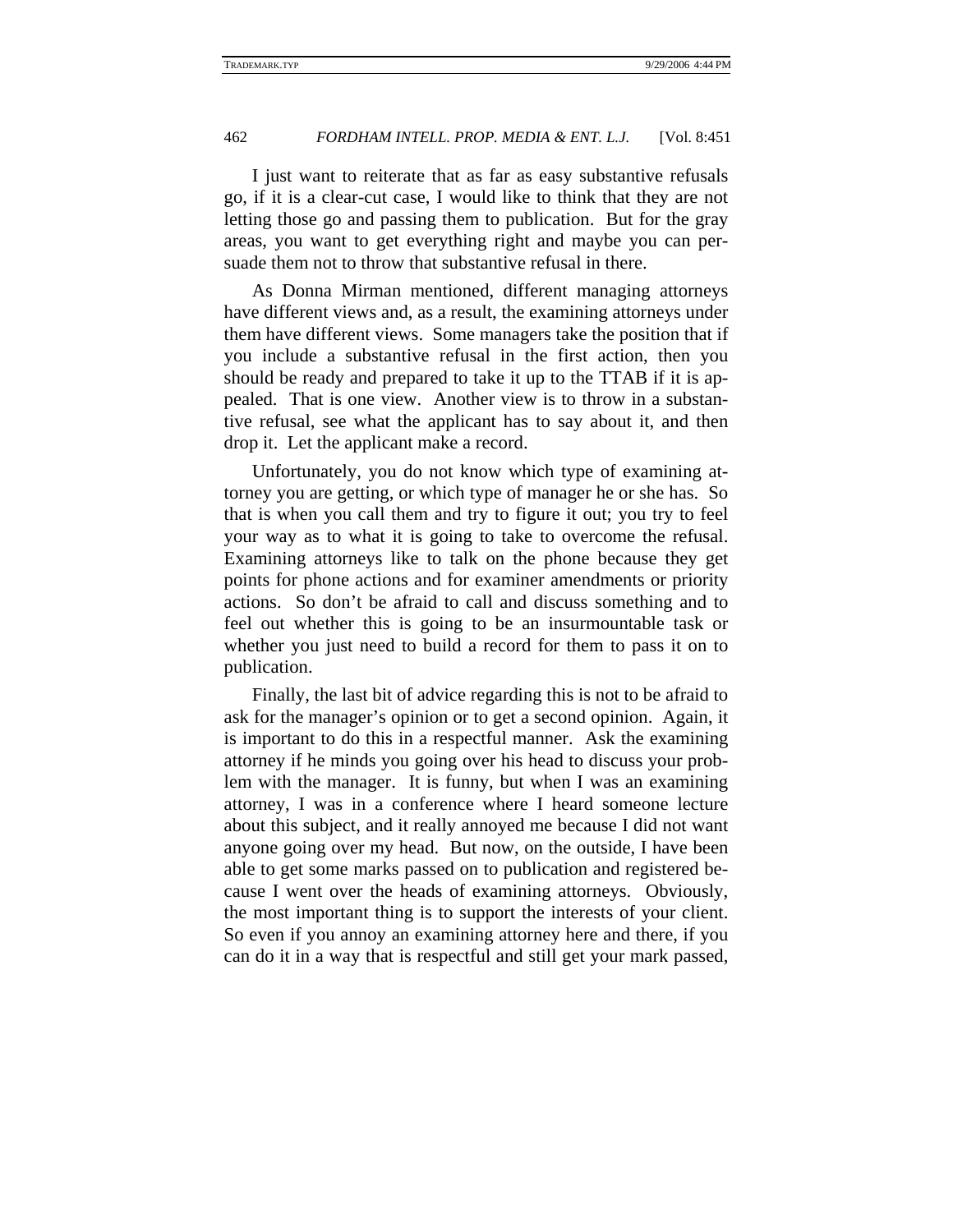then I think that is the way to do it.

Life at the NBA is not like life at the PTO. Life at the PTO was kind of like a flat line; pretty much every day is the same as the day before. After a while, you do not see too many new issues arise. At the NBA, I liken my job to one of those heart monitors that jumps up and down because every day is completely different. I never can anticipate what is going to happen. When I sit down at my desk in the morning, rarely do I end up doing what I expected to do that day.

I would like to discuss a few things that I do at the NBA, because I think they are directly related to what I have learned at the PTO. It is important to understand that registering trademarks is not the end of the road; it is the beginning of the road in many respects. It is a means to an end, rather than the end itself.

The majority of my work now is protecting the rights of the NBA, the WNBA, etc., through enforcement actions. We do a lot of anti-counterfeiting work.<sup>27</sup> To me, the main reason for getting the NBA's marks registered is to use those marks against counterfeiters. In that regard, I work with local law enforcement officials and private investigators. In fact, last week I conducted a training seminar for the New York City Police Department on how to identify counterfeit NBA products. I also work with the United States Customs Service ("Customs") helping them look out for counterfeits. Customs recordation is also a big part of the work of our intellectual property group.

The second phase of my job deals with advising inside the NBA: the consumer products group, the marketing people, the teams. I also deal with player right of publicity issues. We are responsible for marketing our players under the terms of our group license agreement with them.

Finally, there is trademark prosecution. For the NBA teams, we register our marks in more than eighty countries, and the NBA

<sup>27</sup>*. See* William Green & Katherine Bruce, *Riskless Crime? (Product Counterfeiting)*, FORBES, Aug. 11, 1997, at 100.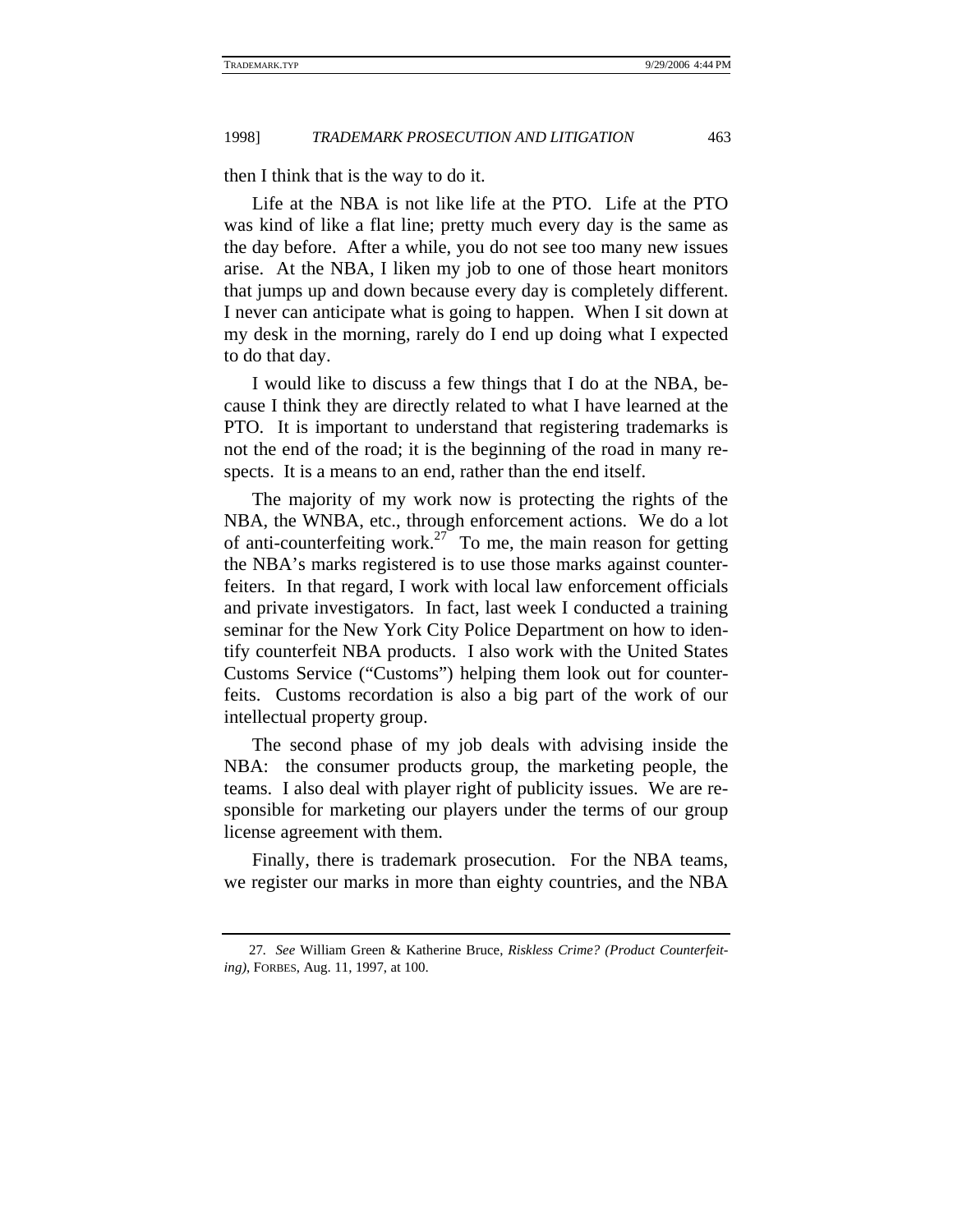logo is registered in more than 170 countries in many different classes. In addition, we have a strong copyright program. A trademark registration program should not be a substitute for a copyright registration program, especially if it is available and possible for the type of intellectual property you are dealing with.

Before finishing, I want to touch on the differences between clearing marks at the PTO and the NBA. Obviously, at the PTO when you review for likelihood of confusion issues, it is only with respect to the Federal Trademark Register. At the NBA, however, when we review search reports the Federal Trademark Register is very important, but it is equally important to review common law and state cites because oftentimes the little guys look at the NBA as a big pocket in litigation. So we spend a lot of time in search reports going over the common law cites, looking for people who might, if we adopt a certain trademark, look at us as a deep pocket in a litigation.

It is very important when looking at search reports not to look at just the Federal Register and think, "All right, it does not look like there is going to be a problem getting the mark registered." Well, there may not be, but there may be a problem using the mark. You may be looking down the barrel of a lawsuit.

Anyway, that is basically what I had. If one application passes to publication because of the tips that I have given you, then I guess I have done my job. Thanks, Peter.

MR. SLOANE: Thank you, Richard.

Now, to shift gears for a moment and talk about the Trademark Trial and Appeal Board. In essence, we still are talking about the same subject matter: trademark registration. We have Jeffrey Quinn, who has been a TTAB member since 1988. He is a graduate of Tulane University and Tulane University School of Law. After graduating from law school, he joined the PTO as an examining attorney, and in 1983 moved to the TTAB where he was an interlocutory attorney, until becoming an administrative trademark judge.

MR. QUINN: Thank you, Peter.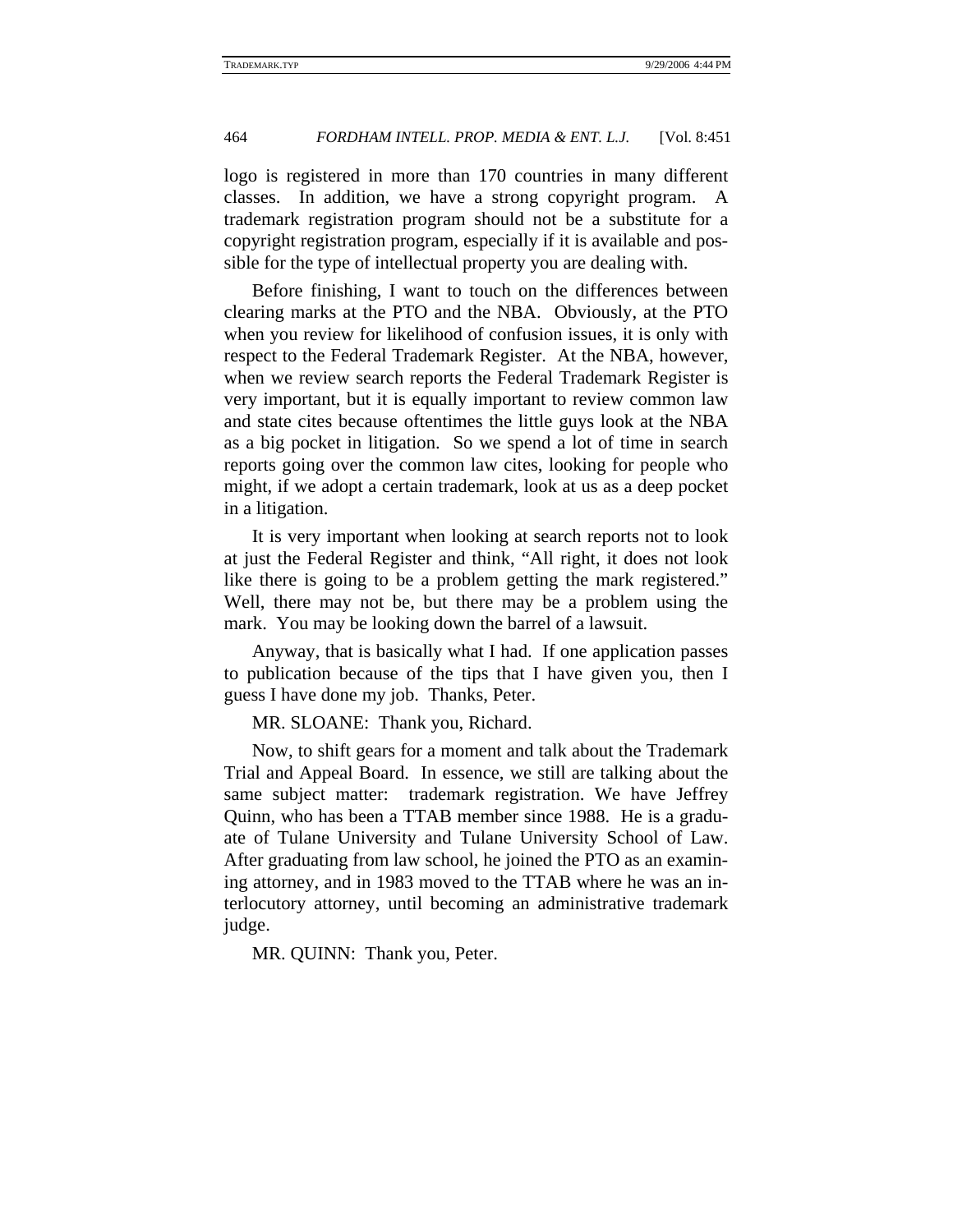I just spent a couple of hours this afternoon walking around New York, and it appears that business is booming. I am here to report that the same holds true for the Trademark Trial and Appeal Board in Washington; business is booming.

Let me give you some numbers. In the last twelve months, we have had more than 8,000 filings at the TTAB, which represents a 33% increase over filings just two years ago, and a 60% increase in filings from five years ago. We currently have more than 10,000 active files, and extensions of time to oppose are approaching the 35,000-per-year figure. So business is very good. And with folks trying to push the outside of the envelope, as I like to say, in trying to get things registered, such as scents, trade dress, configurations, et cetera, there is a lot of work to be done.

Unfortunately, the down side to that, from our perspective and probably from your perspective as well, is that it takes longer to issue decisions. On average now, we issue opinions eight to nine months after a case is ready to be decided.

We have had some recent staff increases. We are up to ten judges. One just took senior status. We have ten judges and ten staff attorneys. Hopefully, some further staff increase is on the way, but in this economy of downsizing government, a dramatic increase is not going to happen overnight.

With our workload, we at the TTAB always look for ways to reduce our headaches. Hopefully, I might be able to give you just a few pointers to reduce your own headaches and, in turn, reduce our headaches at the TTAB.

The first pointer may be stating the obvious, but I am going to state it anyway; know the extent of the TTAB's jurisdiction. The only thing over which the Trademark Trial and Appeal Board has jurisdiction is the federal registration of trademarks.<sup>28</sup> By keeping

<sup>28</sup>*. See* 15 U.S.C.A. § 1070 (West, WESTLAW through Pub. L. 105-165, approved Mar. 20, 1998) (authorizing an appeal to the Trademark Trial and Appeal Board from any final decision of the examiner in charge of the registration of marks, upon the payment of the prescribed fee); *cf.* The Driving Force, Inc., v. Manpower, Inc., 498 F. Supp. 21 (E. D. Pa.). In *Driving Force*, the court stated that: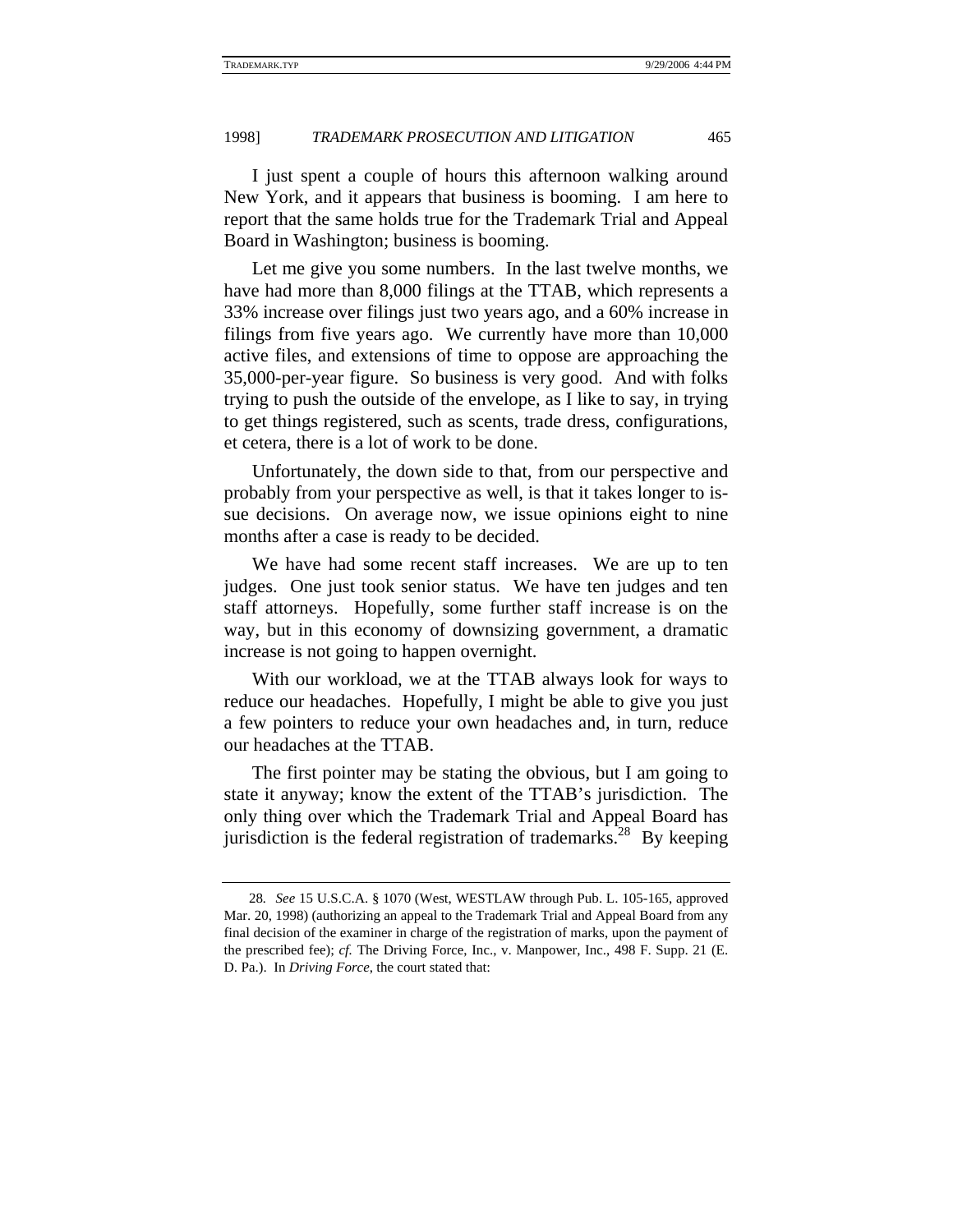this in mind in your pleadings, in your discovery, and in submission of your trial evidence, you can avoid some pitfalls.

When practitioners lose focus of the TTAB's limited jurisdiction, problems can arise. A typical example is discovery. If you lose focus of the TTAB's very narrow jurisdiction and request some over-broad, burdensome discovery, your opponent will refuse to answer it, and you might have to resort to a motion to com $pel<sup>29</sup>$ —a filing with a low likelihood of success. It is brief, but it is one of those nasty, early disputes that could be avoided if you keep in mind the limited issues before the TTAB and tailor your pleadings, especially your discovery, accordingly. So know the extent of the TTAB's jurisdiction.

Another item that seems obvious but requires restating is that you should know the TTAB Rules of Practice<sup>30</sup> and the relevant case law. Again, I think you would be amazed at how many practitioners before us seem to be somewhat unfamiliar with the TTAB Rules of Practice. Many are unfamiliar with the slight nuances in practicing before the TTAB and the case law that has gone through the TTAB.

For example, the TTAB does not entertain motions for directed verdicts. Nevertheless, we still see those kinds of motions all the time, including motions under the Federal Rules of Civil Procedure to dismiss for failure to state a claim.<sup>31</sup> We see those motions, but they are couched in terms of the merits of the case, rather than suf-

The Patent and Trademark Office is invested by Congress with broad authority to regulate the registration of trademarks. Included within the statutory mandate of the Lanham Act is the power to resolve inter-party disputes concerning registration of particular marks. The Trademark Trial and Appeal Board has been created especially to hear such disputes.

*Id.* at 25. *See generally* Amalgamated Bank of New York v. Amalgamated Trust & Sav. Bank, 842 F.2d 1270, 1272 (Fed. Cir. 1988) ("The TTAB's June decision reinforced the TTAB's March decision, emphasizing that the right to determine whether a mark was registerable fell within the jurisdiction of the TTAB.").

<sup>29</sup>*. See* 37 C.F.R. § 2.120 (West, WESTLAW through 63 Fed. Reg. 28453, May 22, 1998 (setting forth the rules governing discovery in appeals before the TTAB).

<sup>30. 37</sup> C.F.R. pt. 2 (1995).

<sup>31.</sup> FED. R. CIV. P. 12(b)(6).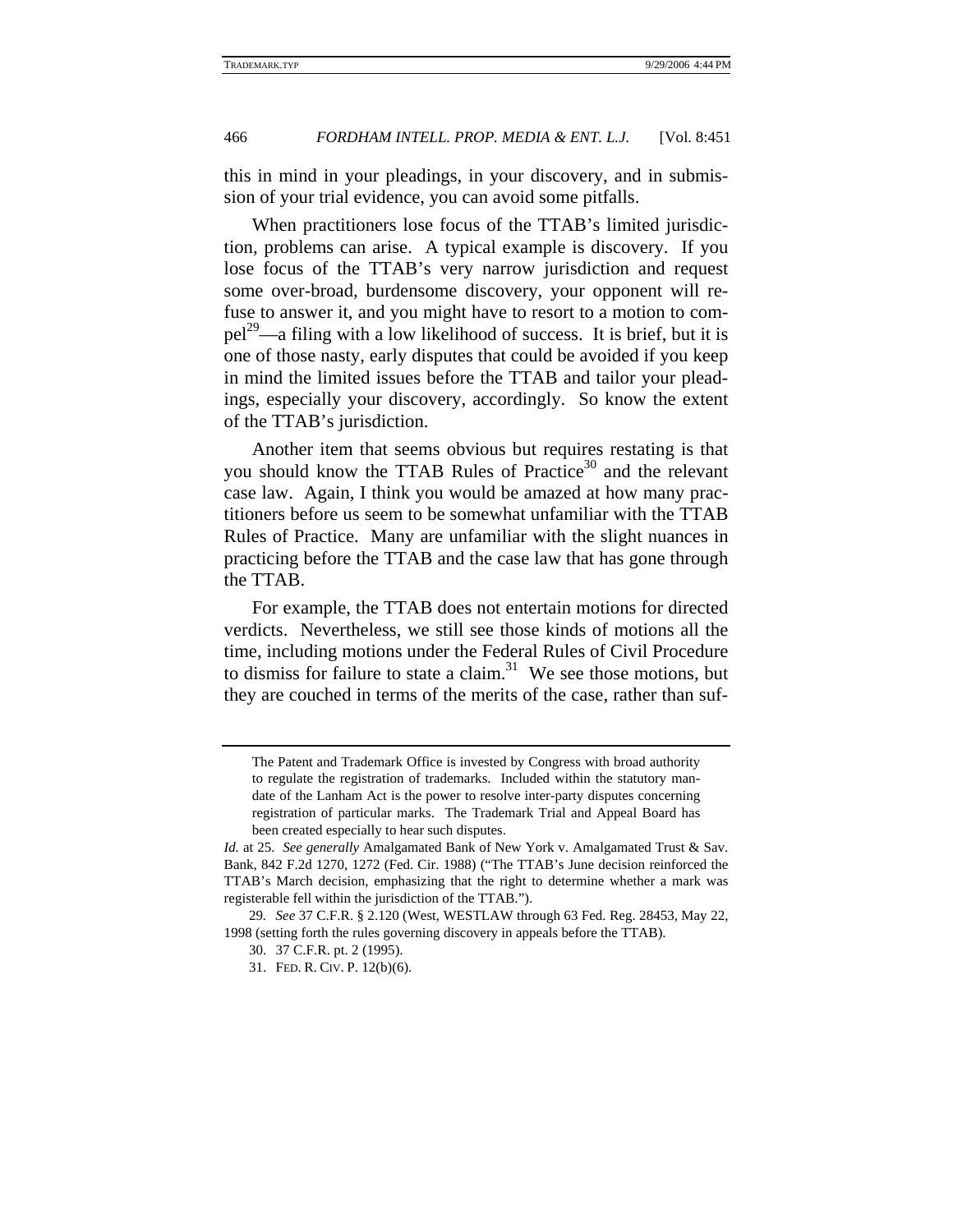ficiency of the pleadings. So it is important to know the TTAB's Rules of Practice and the case law.

The bigger point that I am trying to make here is that if you know the TTAB's jurisdiction and you know the case law and you know the TTAB Rules of Practice, the litigation before us becomes more efficient and less costly. That means fewer headaches for you and fewer headaches for us.

To the extent you have a question about any of that, namely, the jurisdiction, the case law, and the TTAB Rules of Practice, pick up the phone. I would like to think that the TTAB is very receptive to phone inquiries. I know I am. If I can avoid more papers being filed, a useless motion, or parties getting worked up early on in the case, I would much prefer that someone pick up the phone and say, "I am thinking about filing this motion. What do you think? What are my options here?" The more knowledgeable you are about the rules and the case law, the better you will be at examining the strengths and weaknesses of your case. That is true for your opponent's case as well. Ultimately, I hope you will be in a better position to gauge settlement.

With regard to those statistics I gave you earlier, I cannot imagine having to conduct more than eight thousand trials each year. We just could not do it. Luckily, about ninety-five percent of our cases settle out. So I think, again, some of those pointers might put you in a better position to gauge the possibility of settlement.

Now, for your list of do's and don'ts, here are a couple of do's for practicing before the TTAB. First, we see a ton of motions at the TTAB. These are decided by our interlocutory staff attorneys. When a case is filed before the TTAB, it is assigned to one of the ten interlocutory attorneys, who then handles that case through the interlocutory stage. So they become very familiar with the cases from early on.

In fact, as an interlocutory attorney, you get a quick sense of which case is going to be trouble because the motions start coming in very early and you see that the attorneys are not getting along. But remember, the attorney who is going to look at your motions is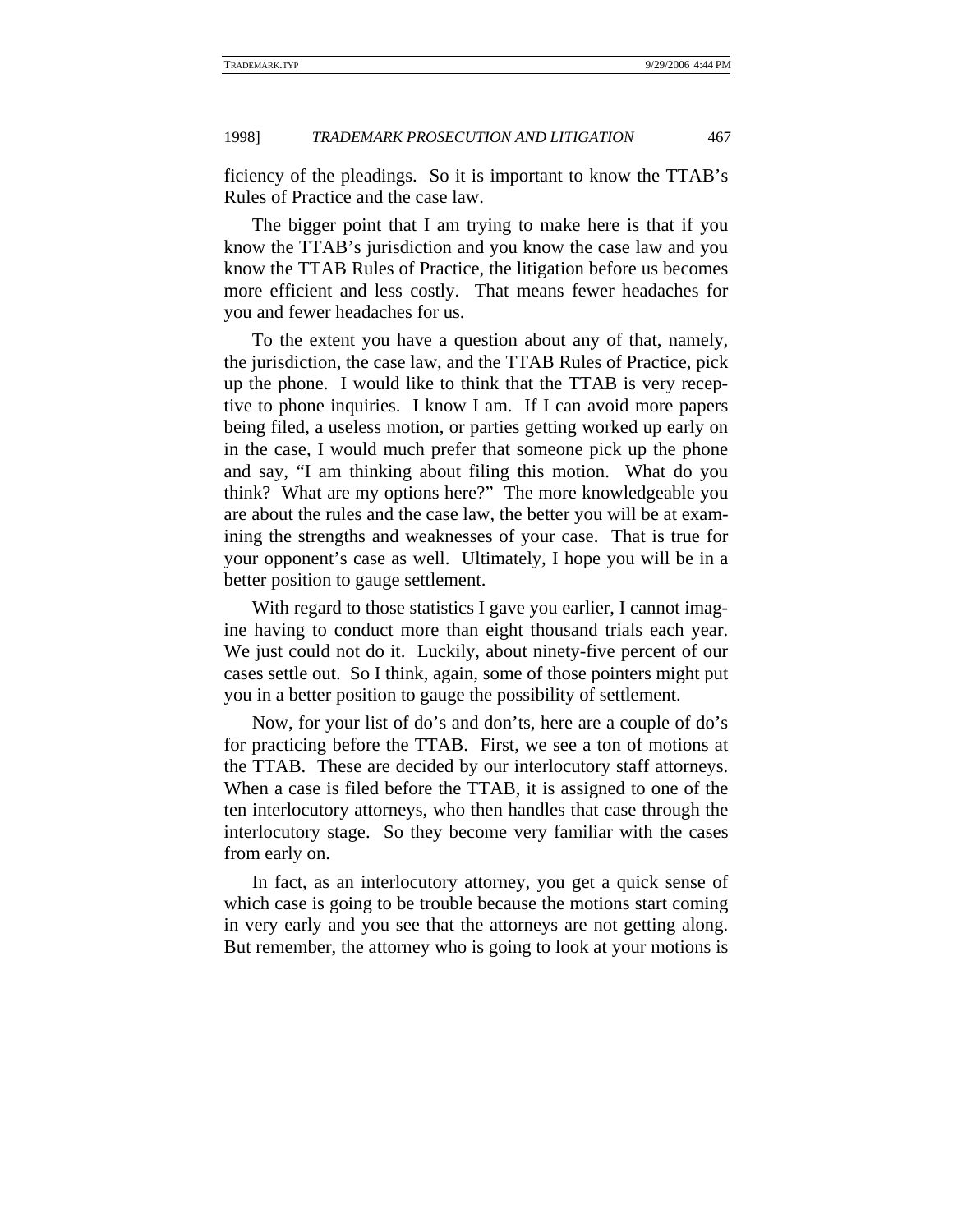familiar with the case. Indeed, as time goes on, the attorney probably will become very familiar with the good guy or the bad guy in the case, if there is a good guy or bad guy.

So because the attorney is familiar with the case, I think you really only need to put the bare essentials in your motion. State what you want. Again, that may be stating the obvious, but it is not as easy as it sounds. If you are looking to extend your time to respond to discovery requests, ask for that. But if you also want the discovery period extended, ask for that too. Many times parties just ask for the response time to be pushed back but they do not ask for the discovery time to be pushed back. State what you want. Ask for it.

Cite the rule and precedent. Again, a lot of times we do not see that. I think that the most egregious cases probably are the discovery disputes. The TTAB has a lot of case law about what is discoverable and what is not discoverable. It is great when such support is included in the motion because we can go right to it.

Provide the evidence. If you file a motion that needs a declaration, affidavit, or otherwise, put it in there. I do not, however, think there is any need to recount in detail the pleadings, the history of the case, et cetera, unless it is absolutely necessary.

Please do not file three copies of everything. With all the paper at the TTAB, we see a lot of copies. Some of the motions look incredibly nice, they have color-coded tabs and are beautiful. But we need only one copy. So save us some trouble and save yourself some trouble as well.

How about briefs on the case at final hearing? I think basically they should concentrate on your best arguments. Do not attempt to set forth every conceivable argument that you might have and recite every piece of evidence. I think it dilutes your most potent arguments. I would just stick to those. When you make your potent arguments first, I think you score some early points, and that is a good thing.

When you make a factual proposition in the brief, show where it is in the record, actually reference the evidence so that I can eas-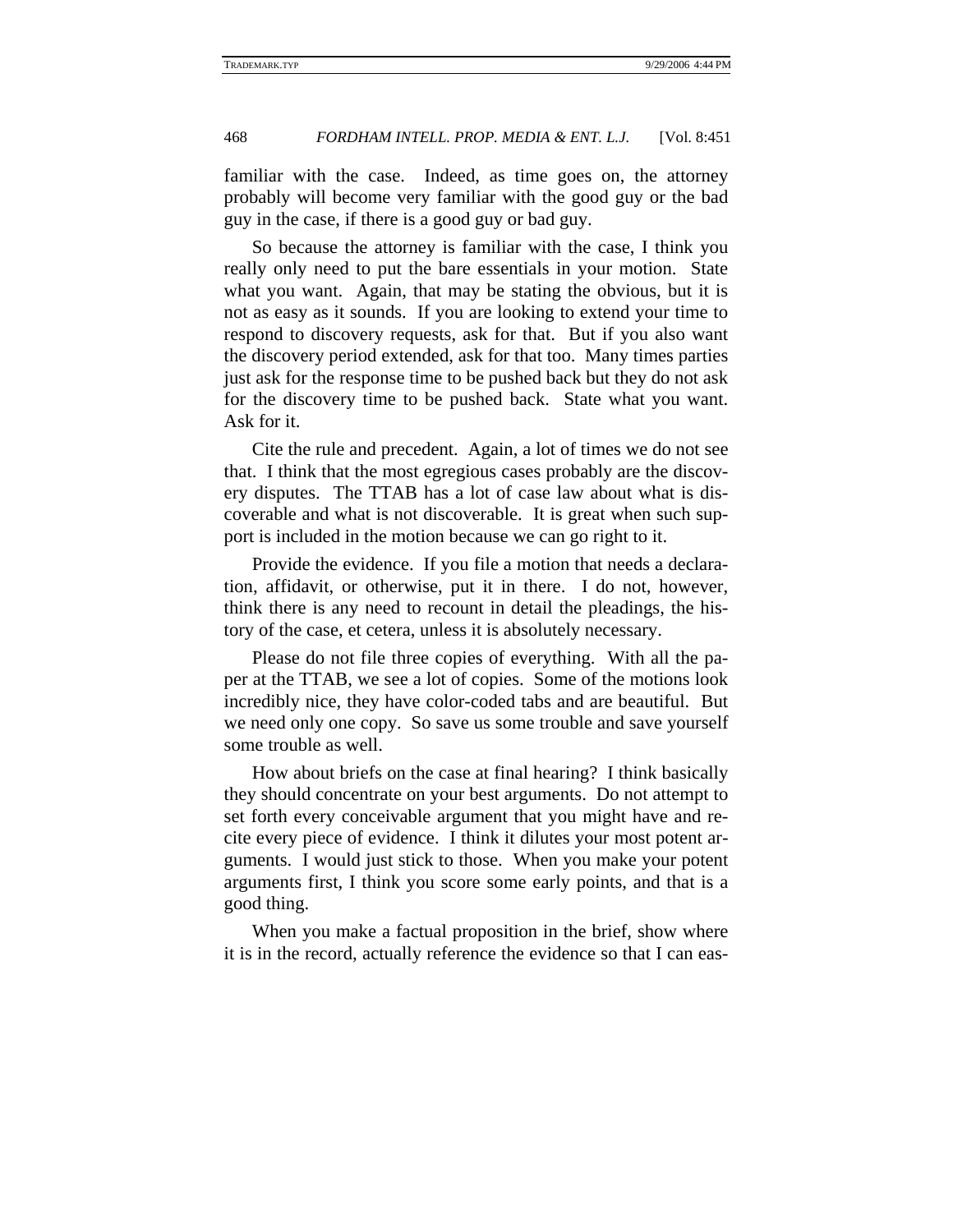ily find it. I find that to be especially helpful. And again, you would be amazed at the people who do not do this. But I find it especially helpful in the really fact-intensive cases, such as abandonment and priority, to know who did what when. It is very helpful if the attorney, in his or her brief, will point me to the evidence where I can find who, what, and when.

When citing a precedent in a brief, it is most helpful if you cite Federal Circuit and TTAB decisions. I think the TTAB has less compunction to look closely at the district court cases. We do look at them, of course, and we do look at the other courts of appeal; but we are especially interested in knowing what we said in the past and certainly what our reviewing court said in the past.

Some more comments about briefs, which I think also are pertinent to oral hearings. Avoid dubious assertions. Every case, like it or not, has its weaknesses, and denying those weaknesses is an ineffective tactic. If you have a likelihood of confusion case and the case involves similar-but-not-identical marks and you have different goods, a bull-headed insistence that the marks are totally dissimilar is frankly annoying to the TTAB. For example—and this happens at an oral hearing—if one of the marks is "AB" and the other mark is "BC" and the attorney argues that there is absolutely nothing similar between the marks, I will ask counsel, "Just to get this straight, counsel, you mean there is nothing similar about these marks?"

Counsel will then look me right in the eye and say, "Mr. Quinn, that is exactly what I am saying." I think it is important to avoid the dubious assertions. It is best to acknowledge the weaknesses in your case. Admit frankly when there is some similarity in the marks, but then proceed to your strongest argument. In the example I just gave you, the goods are different, so I think that is what you have to hammer on.

Admitting a weakness in a case makes the strong points of your case more compelling. In owning up to the weaknesses, you show you have made a fair assessment of the record. We all know that briefs and oral hearings are not necessarily the most objective exercises, but a frank admission tells me that you have looked at the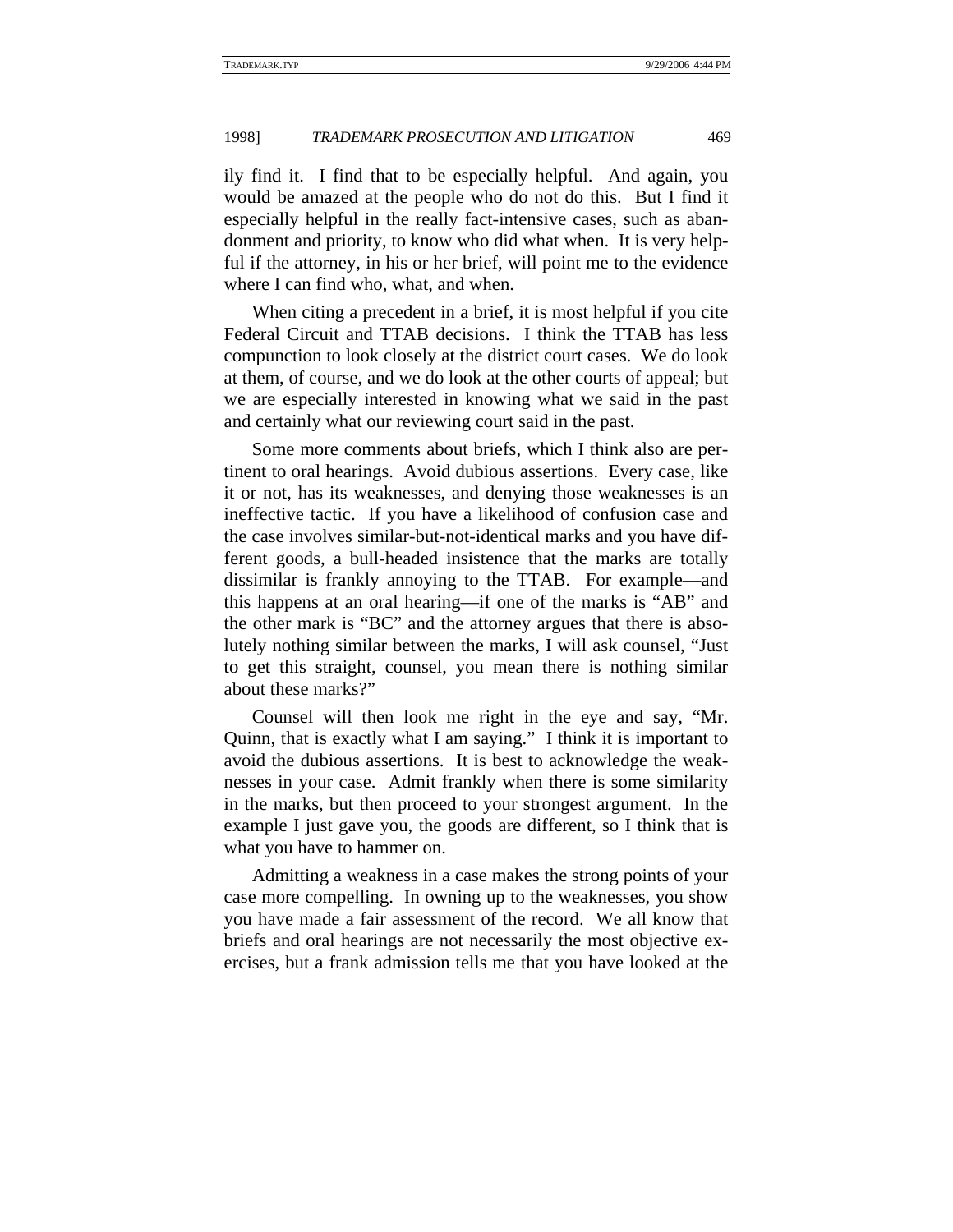evidence and you have made a fair assessment. I think it gives you credibility on the close points in a case. If you are believable and you have conceded some of the weak points, the close points are more believable, and it adds credibility to the entire package that you present to the TTAB.

On my last points on briefs and oral hearings, stick to the record. Constantly we have to ask people at oral hearings, "Is it in the record?" Many times, the attorney frankly admits, "No, it is not." So stick to the record.

One thing in inter partes cases, and I am not quite sure why we do not see more of it, is greater use of requests for admissions and stipulated facts. Requests for admissions, without a doubt, are the least utilized discovery tool out there. In the proposed Rules package, one of the proposals we made was to limit the number of requests for admissions and production of documents. We have dropped that proposal, so there will be no limit on the requests for production of documents and requests for admissions. I really do not want to talk extensively about the Rules package or turn this into a gripe session, because we are having the public hearing next Wednesday. Nevertheless, I would like to see greater use of stipulated facts, just to see more cooperation between counsel here in developing a record.

As far as the record goes, build a record. If you argue in an inter partes case that your goods are purchased by sophisticated purchasers, put some evidence in the record to that effect. If you argue that your opponent's mark is weak because third party use is rampant, put support in the record: even if the mark is something like "Max" or "Star," that is, something like a lot of other marks out there.

What are some don'ts in TTAB cases? First, do not overlitigate a case before the TTAB. I will preface my remarks on this topic by saying that I have never experienced a day in private practice. When I preach this to some of my friends in private practice, they say, "Quinn, you just don't get it." Obviously, I know there is an ethical obligation to be a zealous advocate, but I think in fulfilling this obligation—and certainly in fulfilling the obligation at the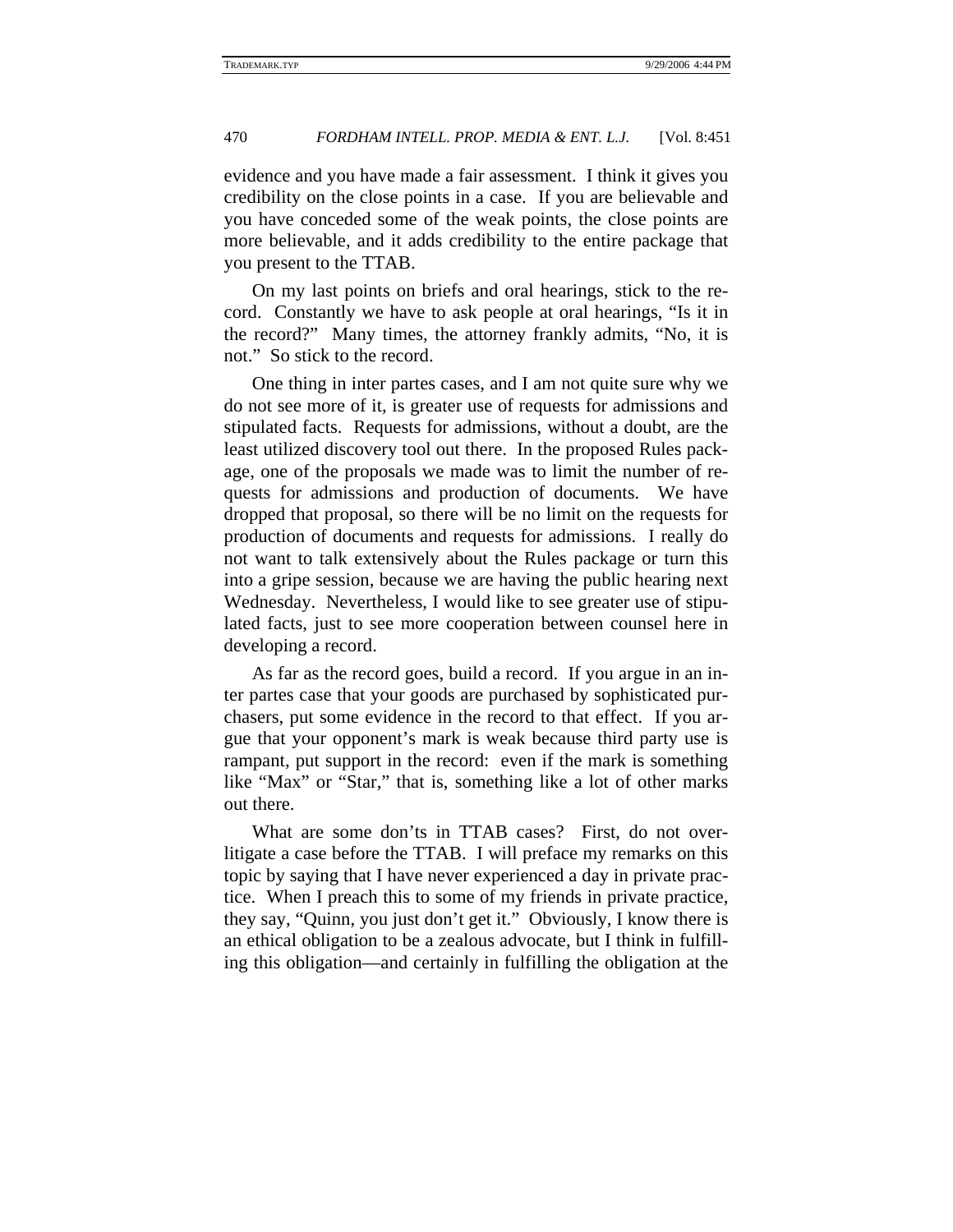TTAB—attorneys need not behave in a way that obstructs the proceedings and detracts from the merits of the case. It wastes the TTAB's resources, it wastes your resources, and it wastes the client's resources. So in this regard, there are a couple of things that I would not do.

Do not oppose every extension of time. If it is reasonable under the circumstances, stipulate to it. Once, when I was an interlocutory attorney, I had a request to extend time. I thought there were pretty good reasons. One lawyer's apartment had been burglarized and she had been beaten up. She submitted a copy of the police report and a copy of her medical report. That drew an objection from opposing counsel. I do not know why. Maybe they just were not getting along, maybe the client for opposing counsel just told his lawyer to hold her feet to the fire. I don't know what happened in that particular situation, but I propose that you not oppose every motion to extend.

Do not file reply briefs. It just slows down a decision on the motion. Some of you may be familiar with the rules package. We are going to provide for the filing of reply briefs because we see them in so many cases. I still say do not file them, even though the rules are going to let you file them.

Regarding testimony depositions, do not make needless objections. I read deposition after deposition where there is just objection after objection after objection. It slows down the reading of the deposition.

Do not file requests for reconsideration. I know you probably have heard many judges say that. I am going to say it again. I do not want to say that reconsideration requests are *never* granted; let me say that they are *almost* never granted. Besides which, any reconsideration gives the TTAB a second look at a case: a chance to shore up any part of the opinion that is a little short and needs some bulletproofing against your possible appeal. The TTAB may take advantage of reconsideration as an opportunity to do that.

The most important don't that I propose here is do not resort to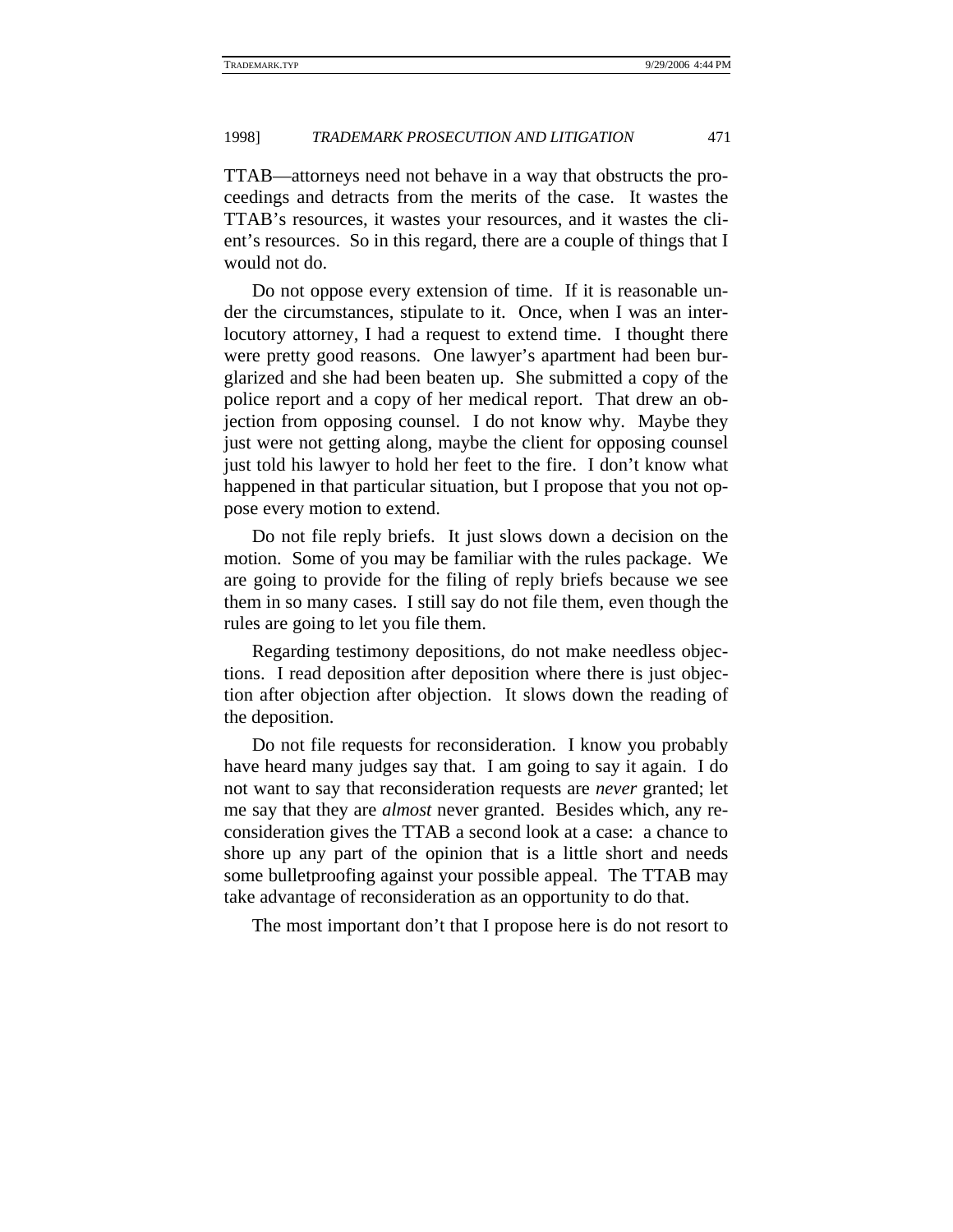invective and name-calling: the so-called "Rambo lawyering."<sup>32</sup> The late Judge Nies gave a very nice lecture at the American Bar Association meeting several years ago on "Rambo lawyering."<sup>33</sup> We see plenty of it at the TTAB, and it is one reason why we have proposed the Rules package, that is, to try to cut down on some of the abuses. Really, that type of lawyering detracts from the merits of your argument; it annoys the TTAB, and it lessens the chance for settlement.

When I read a brief that contains personal criticism, trying to make opposing counsel out to be the villain, I tend to lose my concentration. I let the fit run its course and regain focus when the brief returns to the merits of the case.

Another don't is summary judgment. The TTAB used to be very enthused about summary judgments. Five years ago, we granted sixty percent of the summary judgment motions that were filed. There has been a recent series of cases, however, in the last two or three years by the Federal Circuit wherein we have been reversed. $34$  That has truly dampened our enthusiasm for summary judgment, and now we are granting only about ten or fifteen percent of those motions. So unless it is a *res judicata* ground perhaps, or truly compelling undisputed facts in your favor, motions for summary judgment are not very successful these days.

Some of that, frankly, is due to the Federal Circuit reversals of our decisions. There has been a subconscious chilling effect. To anybody who perhaps is accusing the TTAB of a knee-jerk denial of summary judgment cases, we always say, "Well, go read the Federal Circuit's opinion in *Olde Tyme Foods, Inc. v. Roundy's,* 

<sup>32.</sup> Valerie P. Hans & Krista A. Sweigart, *Jurors' Views of Civil Lawyers: Implications for Courtroom Communication*, 68 IND. L.J. 1297, 1297 (1993) (discussing a speech by Robert Sayler regarding the misconception that juries want to see a "warrior or 'Rambo' attorney").

<sup>33.</sup> Helen W. Nies, *Rambo Lawyering: The Need for Civility in Civil Litigation*, 32 IDEA 1, 12 (1991).

<sup>34</sup>*. See, e.g.*, T.A.B. Sys. v. PacTel Teletrac, 77 F.3d 1372 (Fed. Cir. 1996) (reversing the TTAB's summary judgment ruling).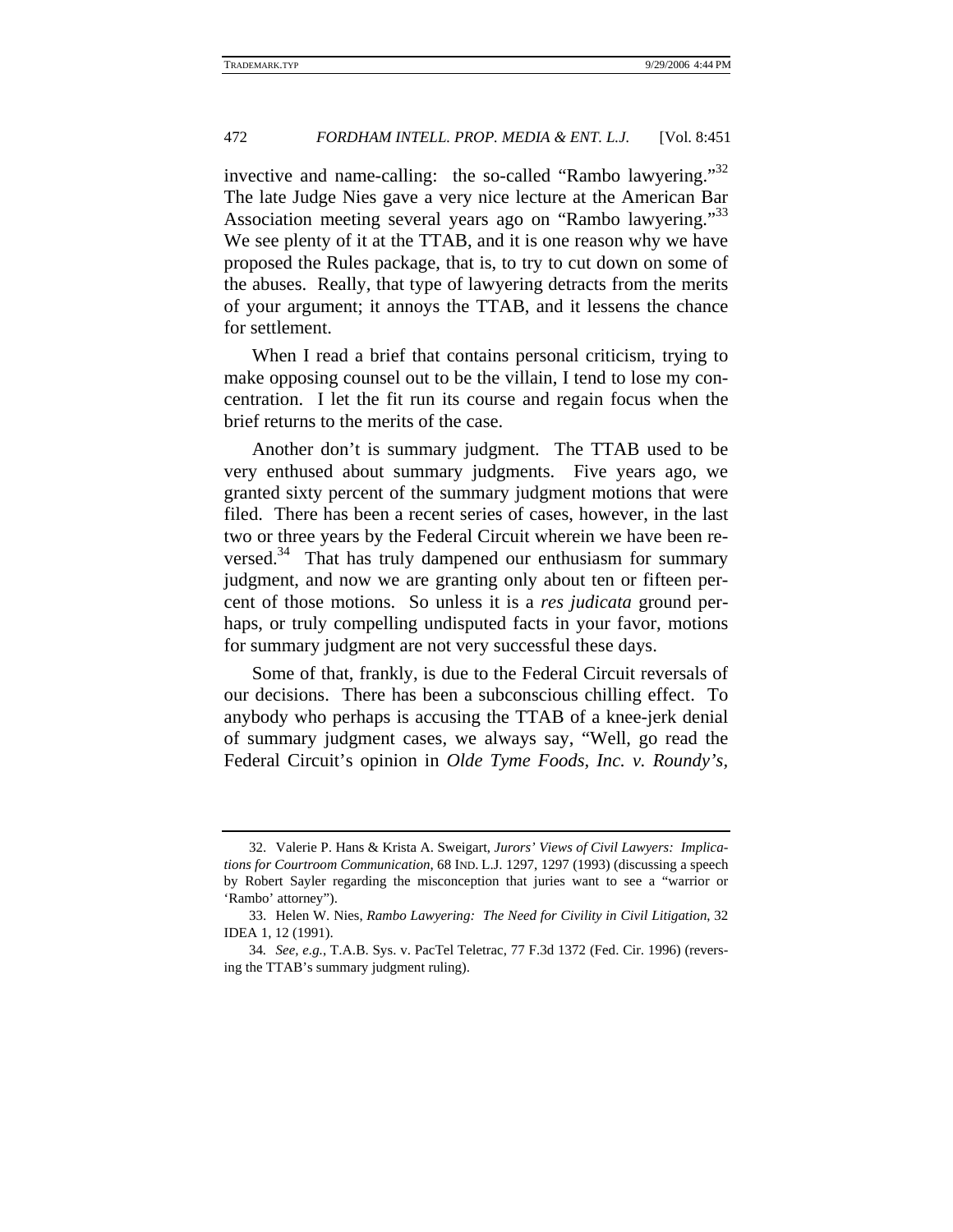*Inc.*" 35 In that case, involving identical bread products, we found there was a likelihood of confusion on summary judgment.<sup>36</sup> Our decision was reversed because the court found that there were genuine issues about the commercial impressions of the marks. $37$ 

How about ex parte appeals? Just some quick statistics. I think people always are interested in the affirmance rates. Let me just give you a couple of our most recent affirmance rate figures. In likelihood of confusion cases, in ex parte appeals before the TTAB, our most recent figures show the affirmance rate to be 82%, that is, 82% of those TTAB decisions affirm the examining attorney's final refusal. In descriptiveness cases, there is 67% affirmance of the examining attorney's final refusal. In cases involving capability on the supplemental register, there is 33% affirmance. And in surname refusals, the affirmance rate is 57%. Overall, the affirmance rate in an average year is between 70% and 75%, and our most recent figures show it to be right at 76%.

The two best things you can do in an ex parte appeal are build a record and build it early. One of the most thoughtful practitioners once gave a speech in which he said there are three things you've got to do in an ex parte appeal or while prosecuting a case with an eye toward appeal. The first thing you do is build a record; the second thing you do is build a record, and the third thing you do is build a record. It is very important. If you want me to vote to reverse the examining attorney's final refusal, show me the evidence. You've got to put it in the record. That is what I am going to examine when deciding whether to affirm or reverse a refusal. Again, you would be amazed at the practitioners who say that the customers are sophisticated when there is nothing in the record to support that proposition.

The other do is educate the TTAB. There has been an explosion of cases involving configuration, trade dress, high technology

<sup>35. 961</sup> F.2d 200 (Fed. Cir. 1992).

<sup>36</sup>*. See* Olde Tyme Foods, Inc. v. Roundy's, Inc., 961 F.2d 200, 202 (Fed. Cir. 1992).

<sup>37</sup>*. See id.* at 203.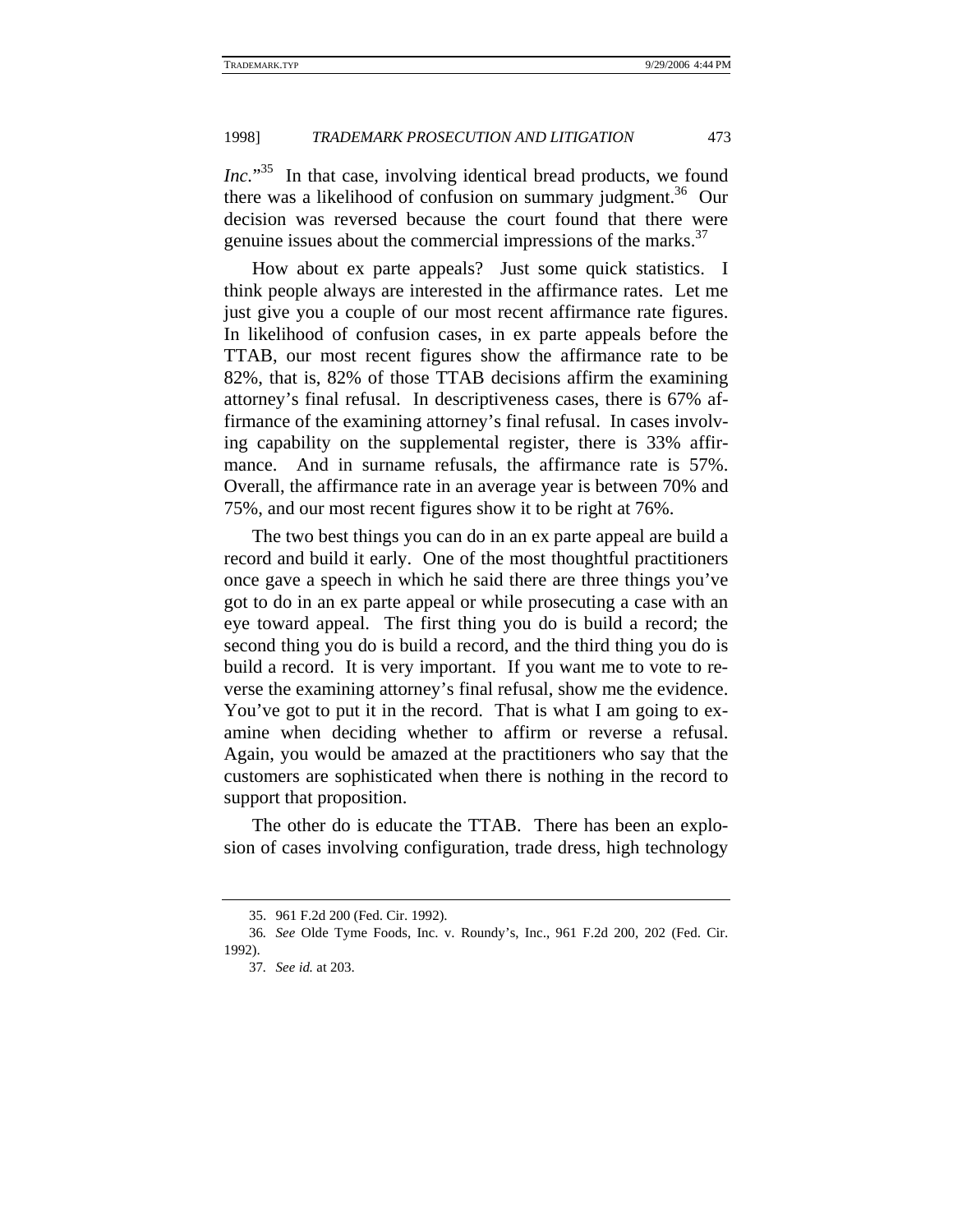goods, and service industries. We need to be educated about those. I mean, we do not have science backgrounds at the TTAB; we are not engineers. Some of us do not even know how to program our VCRs, so we need to be brought up to speed on some of the technical products and services.

My last points involve some introspection at the TTAB, some do's and don'ts for us. I think we can publish more cases. The private sector has maintained that we don't publish enough cases. We are taking a hard look at that, and I think we will publish more in the future.

Another point I think is well taken; the TTAB needs to get a better handle on abuses. Whether we institute a phone conference procedure, akin to a magistrate in district court; have more creative sanctions short of entering judgment; or make quicker decisions, certainly the TTAB needs to cut out abuses.

Those are my fifteen minutes of thoughts. I am not saying that if you adopt those thoughts you are going to prevail in every case. It helps if you have a better case than your opponent does, but some of the points might help you in your practice before the TTAB, which would be a major advantage in your practice.

Thank you.

MR. SLOANE: Thank you, Jeffrey.

Our next speaker David Ehrlich is an attorney with Fross Zelnick Lehrman & Zissu in New York. He will give us the perspective of a private practitioner practicing before the TTAB. He is the head of the Fross Zelnick group that practices litigation before the TTAB. Since graduating Harvard Law School in 1977, his practice has focused exclusively on trademark prosecution and TTAB litigation.

MR. EHRLICH: Thank you, Peter.

It is hard to distill almost twenty years of practice. I do not want to give you lots of micro-tips on dealing with TTAB procedure in a fifteen-minute talk, beyond saying that TTAB procedure is full of traps for the unwary. For example, if you do not file a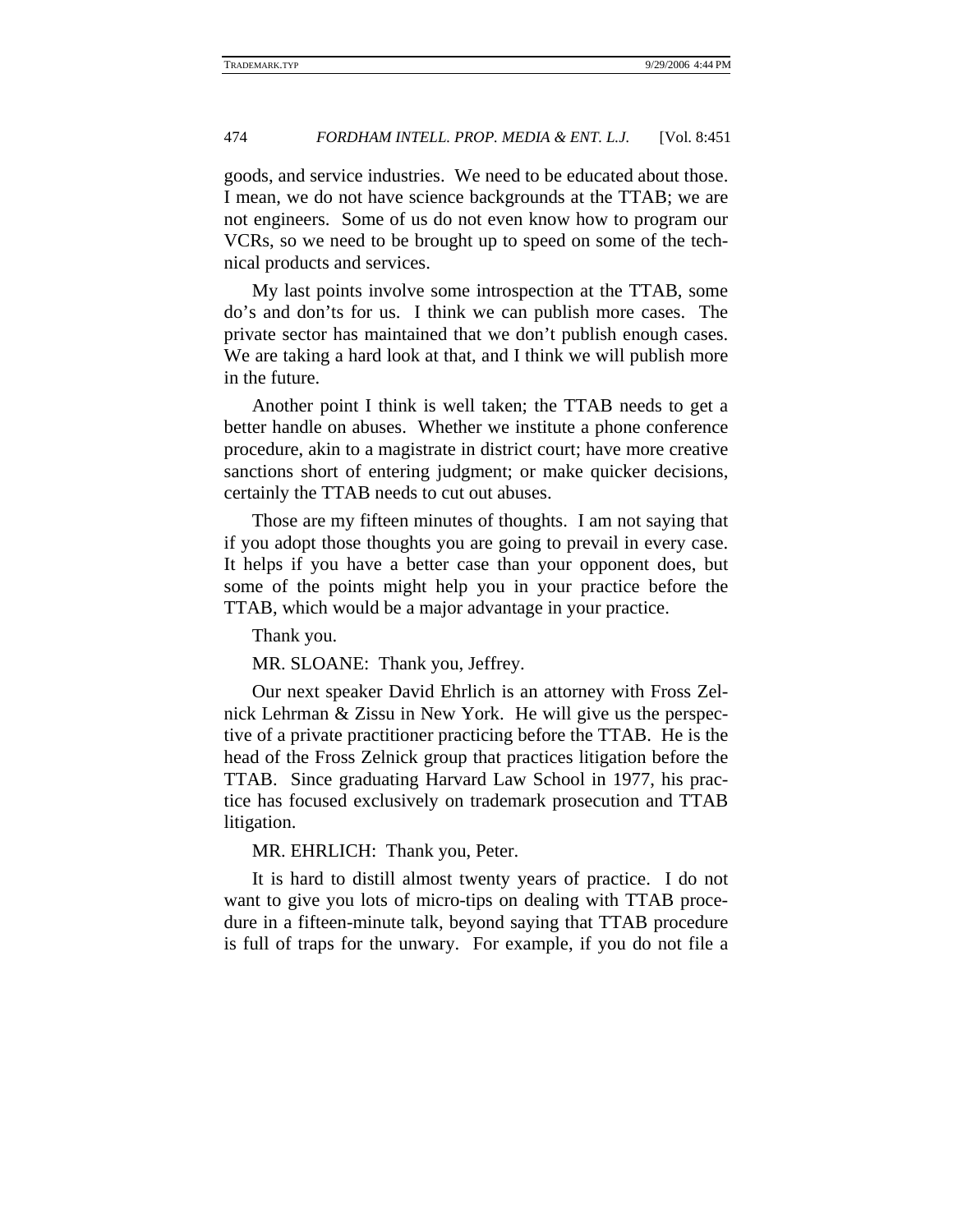Notice of Reliance<sup>38</sup> in the proper way or at the proper time, and you do not get documents properly identified, after they are produced by the other side, you will not get them into evidence.

It is very important in TTAB procedure to read the rules carefully. It is desirable to get a copy of the new *Trademark Trial and Appeal Board Manual of Procedure*, 39 which is abbreviated as the "*TBMP*." It is forbiddingly thick, but it is not badly indexed, and it will be a great help in dealing with practice points—especially on motions, but also in making your record.

I would like to talk a little bit about how TTAB practice is different from court practice. You might think, if you look at the pertinent statutory law and case law, that there should not be many differences on issues of likelihood of confusion, which make up most of the litigated cases in front of the TTAB. You look at *In re E.I. DuPont DeNemours & Co.*, 40 which lists thirteen or so factors; you look at *Polaroid Corp. v. Polarad Electronics Corp.*41 in the Second Circuit, which has a rather similar list of factors; you look at section 32 of the Lanham Act, $42$  which talks about likelihood of

- 40. 476 F.2d 1357 (C.C.P.A. 1973).
- 41. 287 F.2d 492 (2d Cir. 1961).
- 42. 15 U.S.C.A. § 1114 (West Supp. 1997). Section 32 states, in relevant part:

(1) Any person who shall, without the consent of the registrant—

 (b) reproduce, counterfeit, copy, or colorably imitate a registered mark and apply such reproduction, counterfeit, copy, or colorable imitation to labels, signs, prints, packages, wrappers, receptacles or advertisements intended to be used in commerce upon or in connection with the sale, offering for sale, distribution, or advertising of goods or services on or in connection with which such use is likely to cause confusion, or to cause mistake, or to deceive, shall be liable in a civil action by the registrant for

<sup>38</sup>*. See generally* Gerald R. Rogers, *Patent and Trademark Office Practice in Trademark Matters*, 559 PLI/LIT. 241, 244 (1997) (describing the "Notice of Reliance" procedure).

<sup>39.</sup> PATENT AND TRADEMARK OFFICE, U.S. DEP'T OF COMMERCE, TRADEMARK TRIAL AND APPEAL BOARD MANUAL OF PROCEDURE (TBMP) (1995).

 <sup>(</sup>a) use in commerce any reproduction, counterfeit, copy, or colorable imitation of a registered mark in connection with the sale, offering for sale, distribution, or advertising of any goods or services on or in connection with which such use is likely to cause confusion, or to cause mistake, or to deceive; or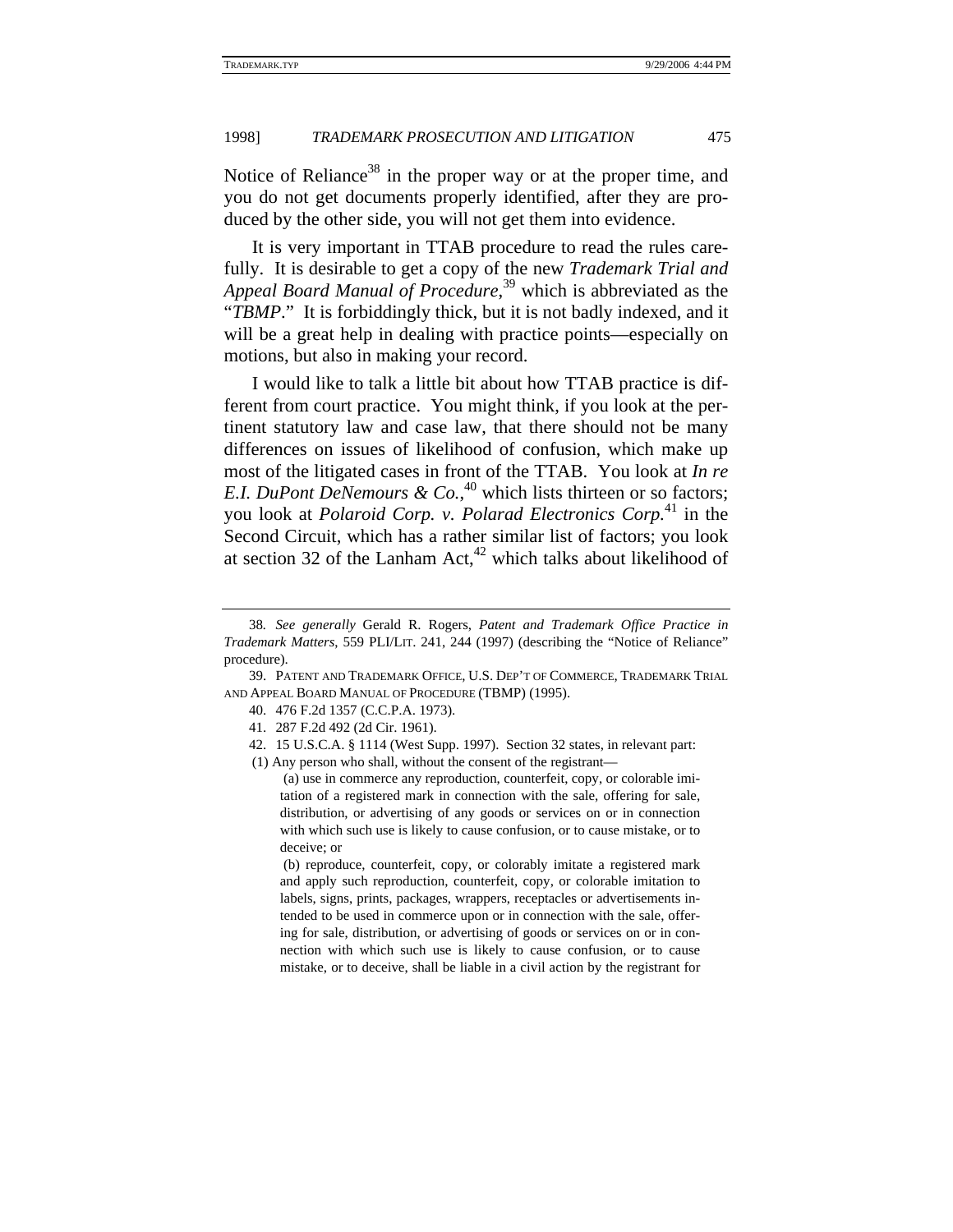confusion, and you look at section  $2(d)$  of the Lanham Act,<sup>43</sup> which talks about likelihood of confusion; and it is hard to see much difference. But in the real world, the TTAB is constrained severely both by case law and by the realities of its procedure, which make the results extremely different between a TTAB case on registration and a court case on infringement.

If you will keep the differences firmly in mind as you go into a case, you will avoid surprising, disappointing results and a lot of wheel spinning.

Because the TTAB's focus is on registration, the TTAB is obliged, under case law of the Court of Appeals for the Federal Circuit ("CAFC"), $44$  to give full scope to the prior registered rights

*Id.*

43*. Id.* § 1052(d). Section 2(d) states, in relevant part:

 (d) consists of or comprises a mark which so resembles a mark registered in the Patent and Trademark Office, or a mark or trade name previously used in the United States by another and not abandoned, as to be likely, when used on or in connection with the goods of the applicant, to cause confusion, or to cause mistake, or to deceive. Provided, that if the Commissioner determines that confusion, mistake, or deception is not likely to result from the continued use by more than one person of the same or similar marks under conditions and limitations as to the mode or place of use of the marks or the goods on or in connection with which such marks are used, concurrent registrations may be issued to such persons when they have become entitled to use such marks as a result of their concurrent lawful use in commerce prior to (1) the earliest of the filing dates of the applications pending or of any registration issued under this chapter; (2) July 5, 1947, in the case of registrations previously issued under the Act of March 3, 1881, or February 20, 1905, and continuing in full force and effect on that date; or (3) July 5, 1947, in the case of applications filed under the Act of February 20, 1905, and registered after July 5, 1947.

44*. See generally* EZ Loader Boat Trailers, Inc. v. Cox Trailers, Inc., 568 F. Supp. 1229, 1231 (N.D. Ill. 1983) (noting that the Court of Appeals for the Federal Circuit "is a

the remedies hereinafter provided. Under subsection (b) hereof, the registrant shall not be entitled to recover profits or damages unless the acts have been committed with knowledge that such imitation is intended to be used to cause confusion, or to cause mistake, or to deceive.

No trade-mark by which the goods of the applicant may be distinguished from the goods of others shall be refused registration on the principal register on account of its nature unless it—

*Id.*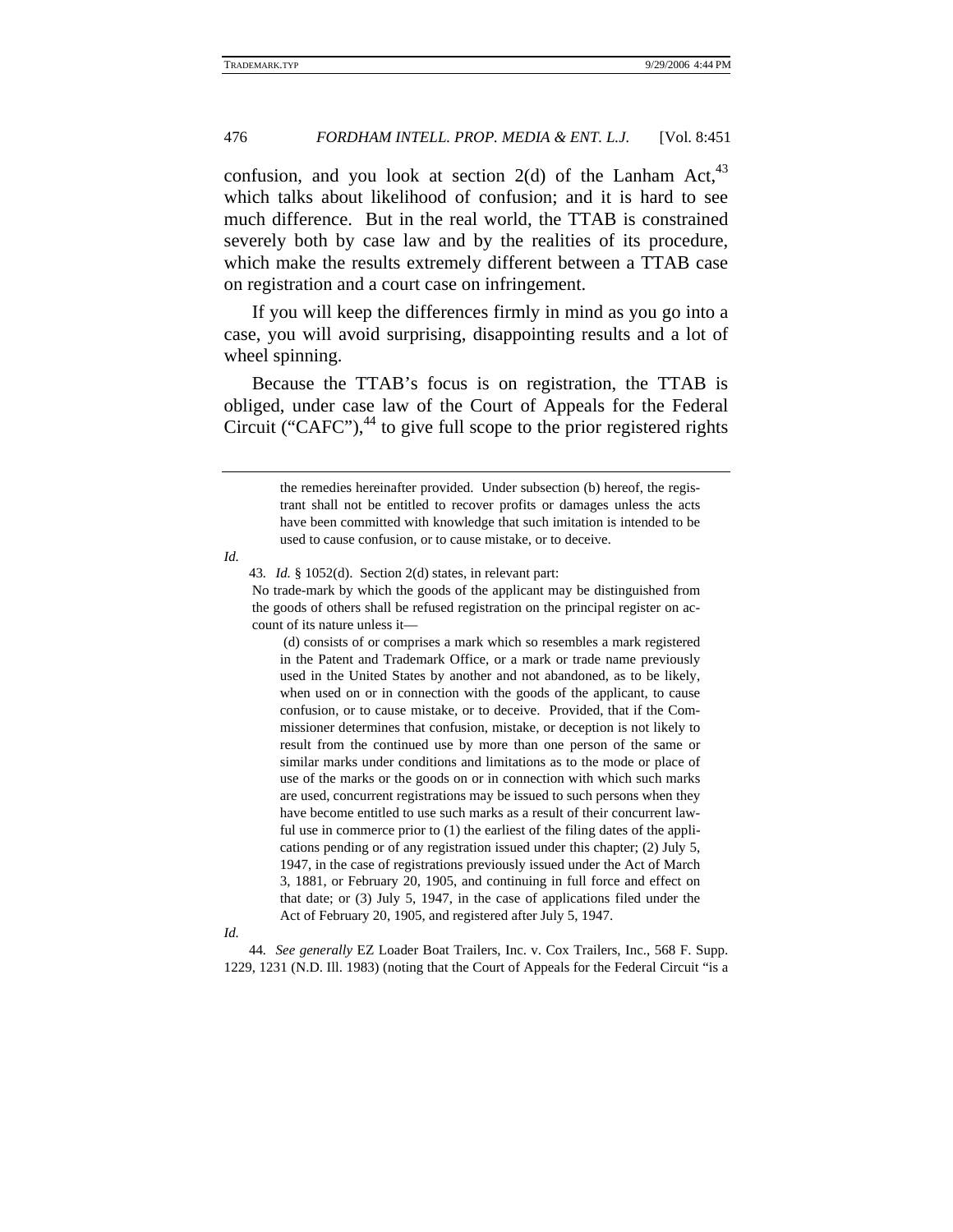of the opposer in an opposition.<sup>45</sup> That means that if the pleaded registration of the opposer covers goods *A*, *B*, and *C*, then the opposer is assumed to be using the mark on all those goods and selling the goods in all normal channels of trade to all normal purchasers. It does not do you any good to counter that by arguing the actual facts of the opposer's use to try to convince the TTAB that there is no likelihood of confusion. They are forbidden from considering that, and there are countless TTAB cases saying, "Too bad, sorry, it is irrelevant."<sup>46</sup> Similarly, if you are representing the applicant and your identification of goods covers goods *A*, *B*, and *C*, it does you no good to argue that you are only selling in certain narrow channels in certain unusual circumstances and that is why there is no likelihood of confusion. So the likelihood of confusion determination is, in large measure, theoretical.

There is a way to make it less theoretical, and that is by appropriately limiting your identification of goods to reflect some of these unusual circumstances that avoid confusion. You can do this under section 18 of the Lanham  $Act^{47}$  and under Trademark Rule 2.133<sup>48</sup> You also can partially cancel the opposer's registration to add a limitation on trade channels or delete goods that are not sold under the mark. In its case law, however, the TTAB has not warmly embraced the possibilities of these limitations under section 18. In short, it is easier for an opposer to win an opposition under this theoretical standard than it is for a plaintiff to win a lawsuit under the real-world likelihood-of-confusion test, which considers all of the circumstances involved with the use of the marks

court of competent jurisdiction to determine the likelihood of confusion in an opposition proceeding").

<sup>45</sup>*. See* CBS Inc. v. Morrow, 708 F.2d 1579, 1582 (Fed. Cir. 1983) (reversing a TTAB decision to grant registration because the "applicant's trademark, as applied to applicant's goods, so resembles opposer's registered mark that it is likely to cause confusion and should, therefore, be refused registration").

<sup>46</sup>*. See, e.g.*, Jim Beam Brands Co. v. Beamish & Crawford Ltd., 937 F.2d 729 (2d Cir. 1991) ("Thus, even if comparison of defendant's label would indicate a greater dissimilarity in appearance of the parties' marks than did the typewritten registration name, this fact would be immaterial to the Federal Circuit's decision.").

<sup>47. 15</sup> U.S.C.A. § 1608.

<sup>48. 37</sup> C.F.R. § 2.133(b) (1997).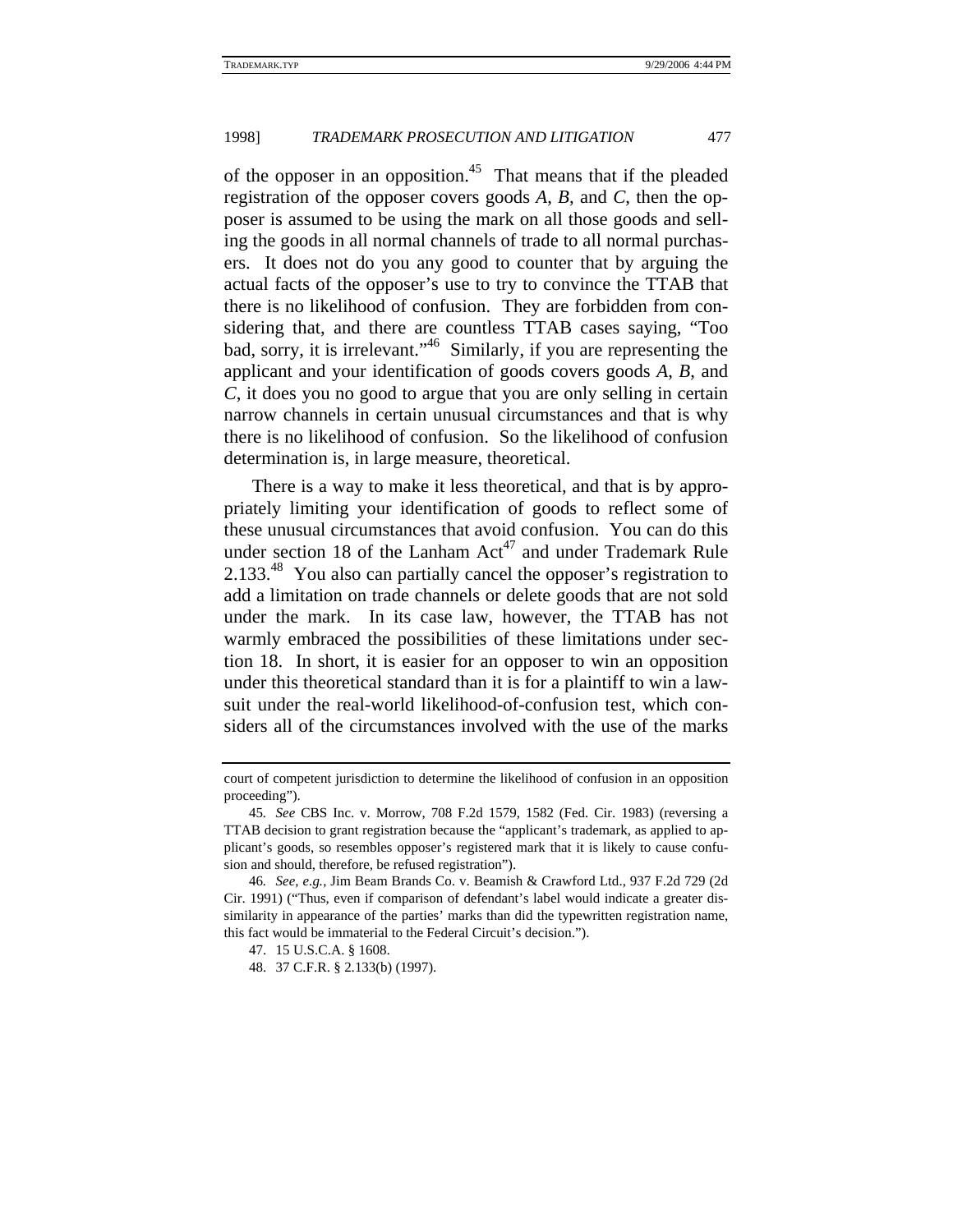by both parties. That includes trade dress differences and the presence or absence of secondary marks.

I can give you an example of the way the marks of the parties are used from a real-life case, dimly remembered. I think there was a very tertiary mark on Vaseline labels, "Gold Label" or "Gold Seal," and they successfully opposed an application for a similar "Gold" variant mark. If you looked at the labels of the two products, you would never think there was a likelihood of confusion. But, under the TTAB's practice, the TTAB could not consider the fact that the opposer's mark was used in a very non-prominent tertiary way. So the opposer won. This happens all the time.

The TTAB is also required by its case law to resolve doubt on section 2(d) of the Lanham Act<sup>49</sup> likelihood of confusion issues in favor of the opposer.<sup>50</sup> This rule arguably applies in infringement cases, but courts feel free to ignore it where they are not sufficiently convinced by the evidence.

The TTAB's orientation is toward owners of prior rights. One can speculate on the reasons for this. Part of it may be that most of the members of the TTAB came up through the ranks as examining attorneys and are used to applying the standard that resolves doubts against applicants. So when you have a fairly strong case of likely confusion on its face, it is difficult to convince the TTAB that there is no likelihood of confusion.

Although third party use weakens a mark and makes confusion less likely in theory, the TTAB is generally skeptical about thirdparty use.<sup>51</sup> If you are going to rely on a lot of third-party use, prove it to the hilt. That is an exception to the rule against overlitigation.

The TTAB is generally skeptical of technical challenges to an

<sup>49. 15</sup> U.S.C.A. § 1052(d).

<sup>50</sup>*. See* TBC Corp. v. Holsa, Inc., 126 F.3d 1470 (Fed. Cir. 1997).

<sup>51</sup>*. See generally* Charrette Corp. v. Bowater Comm. Papers Inc., 13 U.S.P.Q. 2d 2040, 2044 (T.T.A.B. 1989) ("It has long been settled that third party evidence . . . is of no probative value in connection with a question of likelihood of confusion in the absence of evidence of actual use of those marks.").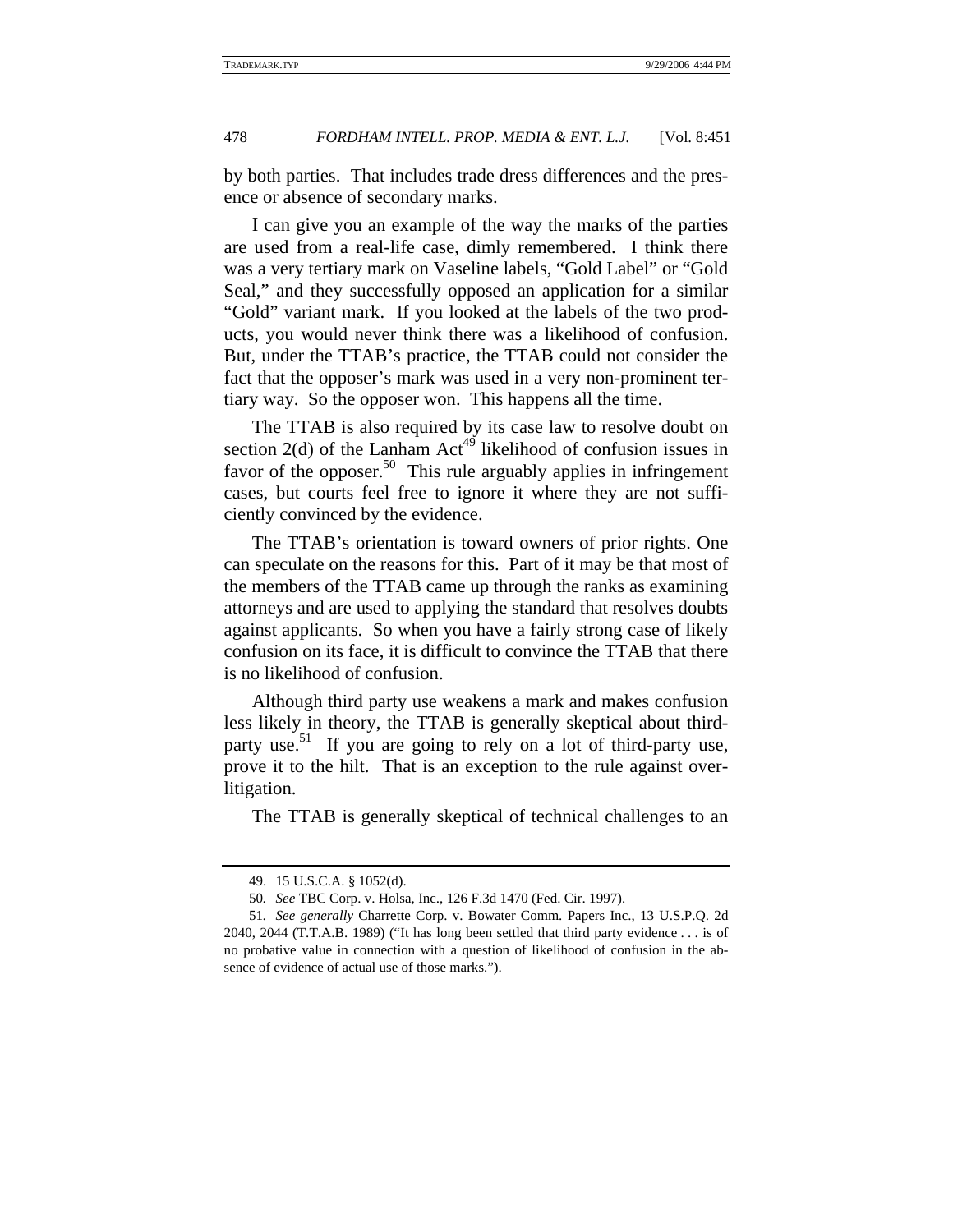opposer's rights where the TTAB sees a pretty strong likelihood of confusion. The TTAB is not very receptive to laches defenses. There are a number of case law rules that discourage so-called equitable defenses. Equitable defenses are not supposed to be considered at all when there is a strong likelihood of confusion.

The clock does not start ticking on laches until the application is published. So if you are the applicant and you may have been using a mark for twenty years, then you get an application published, and a prior party opposes, the long term use is irrelevant.<sup>52</sup>

To prove an abandonment defense<sup>53</sup> is difficult. It is rarely granted. Even weak marks are still protected.

If you remember these rules, you will focus your case where it needs to be focused. One thing that you can do is remember that the TTAB is looking for the quality of on-point evidence, not the quantity of repetitive evidence. This may be related to the fact that the evidence is in the form of deposition transcripts; you do not have to put on five witnesses in court and hope that the jury finds one of them credible. Paper is more credible than witnesses are.

I had a pretty plain vanilla likelihood of confusion case that I

<sup>52</sup>*. See* National Cable Television Ass'n v. American Cable Editors, Inc., 937 F.2d 1572, 1580 (Fed. Cir. 1991) (criticizing the TTAB for assessing the merits of the laches defense from the date of knowledge of another's use of a mark, rather than from the date when a trademark application was filed). In *National Cable*, the court noted that:

Appellant was clearly under no duty to attack appellee's right to use the mark if it did not choose to do so, on penalty of being deprived of the right to oppose an application to register. It could not take the latter action, of course, until after appellee applied for registration and the application was published for the purpose of opposition.

*Id.* 

<sup>53</sup>*. See* 15 U.S.C.A. § 1127. A mark shall be deemed "abandoned" if either of the following occurs:

<sup>(1)</sup> When its use has been discontinued with intent not to resume such use. (2) When any course of conduct of the owner, including acts of omission as well as commission, causes the mark to become the generic name for the goods or services on or in connection with which it is used or otherwise to lose its significance as a mark.

*Id.*; *see also* Silverman v. CBS Inc., 870 F.2d 40, 45-47 (2d Cir. 1989) (citing 15 U.S.C.A. § 1127).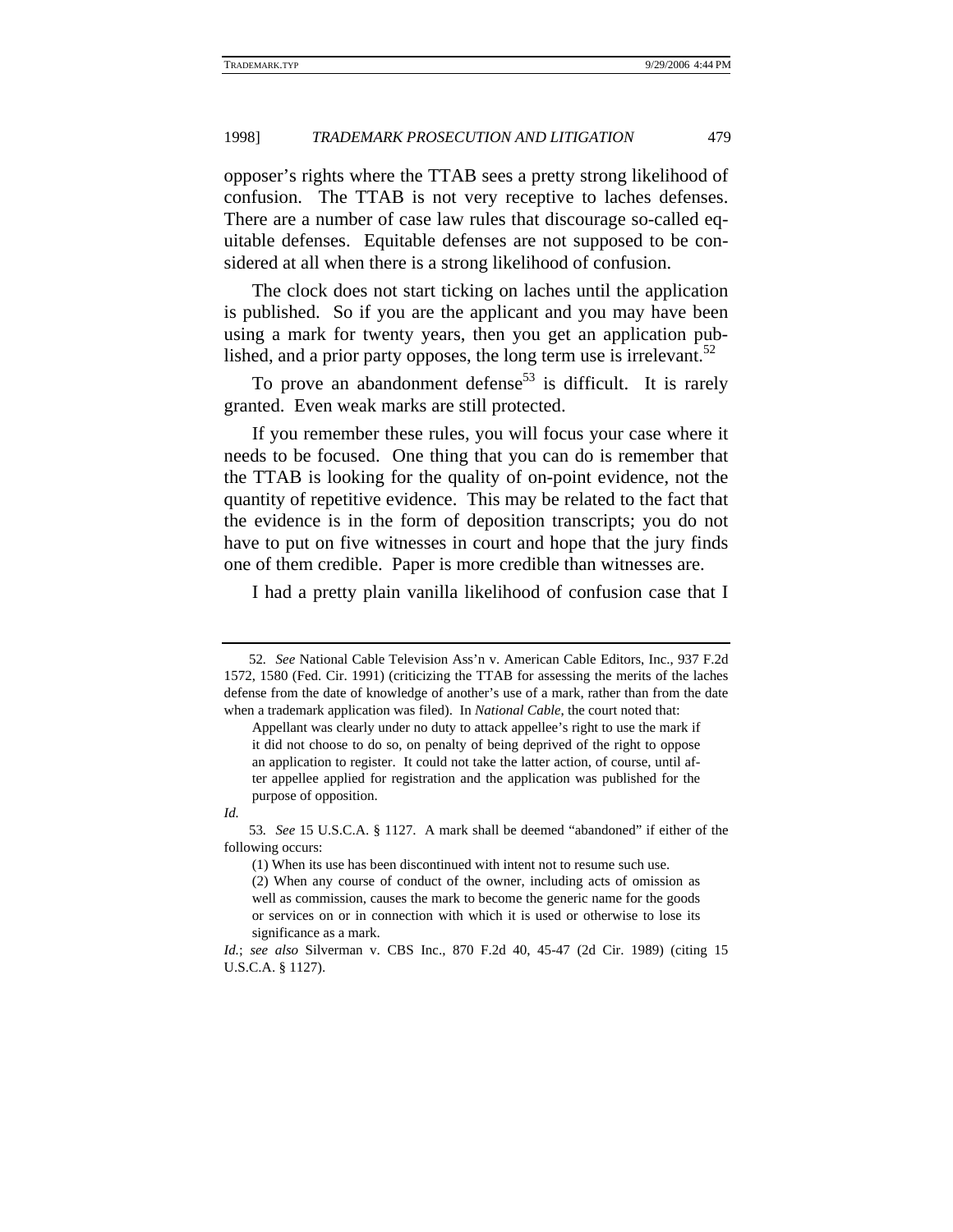was very proud of because I litigated it with only one witness. It was a cosmetics case. I put on the brand manager. The brand manager testified from personal knowledge how the products of the parties were related, how she was personally familiar with the fact that these twelve other companies on a list made product *A*, which was the opposer's product, and product *B*, which was the applicant's product, under the same trademarks. It is perfectly admissible, and it was enough. Sure, I could have put on six other witnesses to say the same thing, and I could have had an investigator go out and buy the products and testify that he went to this place and he went to that place and he bought the product. But it was not necessary. So this sort of lapidary precision is a good thing in the TTAB.

It also is not necessary to use all the time provided by the testimonial deposition procedure. The TTAB welcomes procedures that save the litigants money. If the litigants can agree, instead of filing a testimonial deposition for your evidence, you can file an affidavit for your evidence and give the other party the right to cross-examine. It is not necessary for you to fly across the country to attend and cross-examine at another party's testimonial deposition. If the other party will agree, you can cross-examine by telephone based on pre-marked exhibits. If the other party will agree, you can do a deposition by video-conferencing. There are a lot of ways to make the procedure of having everything on paper less burdensome.

The TTAB likes creativity in procedure if it saves everybody time and money. To get around this summary judgment prohibition—an effective prohibition in arguable cases—we recently made a stipulation with another party in an opposition to litigate the case on cross-motions for judgment on the pleadings. We filed a Notice of Opposition.<sup>54</sup> We learned that the other party was not

<sup>54.</sup> After a trademark application is approved, it is published in a weekly publication entitled the *Official Gazette of the U.S. Patent and Trademark Office*. Publication of the trademark enables anyone who believes he will be damaged by the registration of the mark to oppose the application by filing a Notice of Opposition. *See* JANE C. GINSBERG ET AL., TRADEMARK AND UNFAIR COMPETITION LAW 225 (2d ed. 1996). If the opposition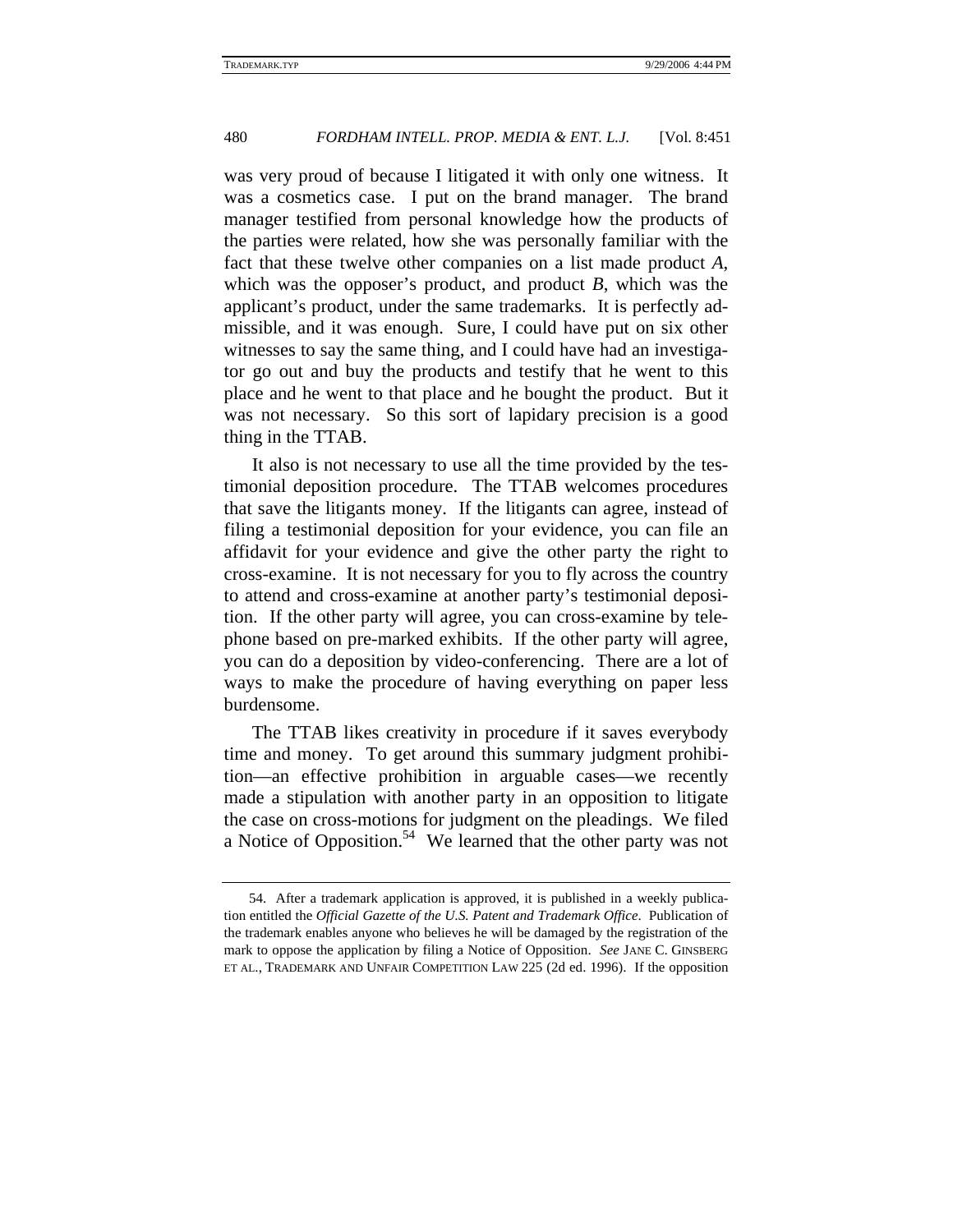really disputing our facts, so I suggested to the other party that he just file an answer admitting to the facts, and we stipulated that we would just cross-move for motion for judgment on the pleadings. We made it very clear in the stipulation that the losing party, if he appealed, would not have the right to appeal on grounds that there were issues of fact, which is reversal insurance for the TTAB. Thus, with a cooperative adversary you can do a lot to make proceedings less protracted and less expensive.

On the other hand, if you have an abusive adversary, I am sorry to say that, as presently constituted, TTAB procedure gives an abusive adversary enormous scope to make your life miserable. There are no meaningful sanctions. There are no money sanctions. Lesser sanctions are rarely awarded, and only in the most egregious cases of repeated abuse. Thus there is tremendous scope for delay. You can extend almost any deadline by filing a motion, and the TTAB may say months later, "We do not grant the motion; but on the other hand, we are going to give you another thirty days to do what you have to do." The proposed Rules changes, if they are approved, are trying to cut back on that, but with what success I cannot speculate.

Also keep in mind that, because it is an administrative tribunal very closely hemmed in by precedent and statute, the TTAB is not the place to expect to win on arguments based on policy that seek to get around clear statutory language or overturn a higher court precedent. Make your arguments and make your record, but do not expect to win at the TTAB level. Maybe the CAFC will help you out.

An example of that—in a case that is much criticized—is *Clorox v. Chemical Bank*<sup>55</sup> where a security transaction caused an intent-to-use application to be transferred without the accompanying business,<sup>56</sup> which is a violation of the literal language of section 10

is filed, a proceeding will be conducted before the TTAB. *See id.*

<sup>55. 40</sup> U.S.P.Q. 2d 1098 (T.T.A.B. 1996).

<sup>56</sup>*. See id.* at 1104-05.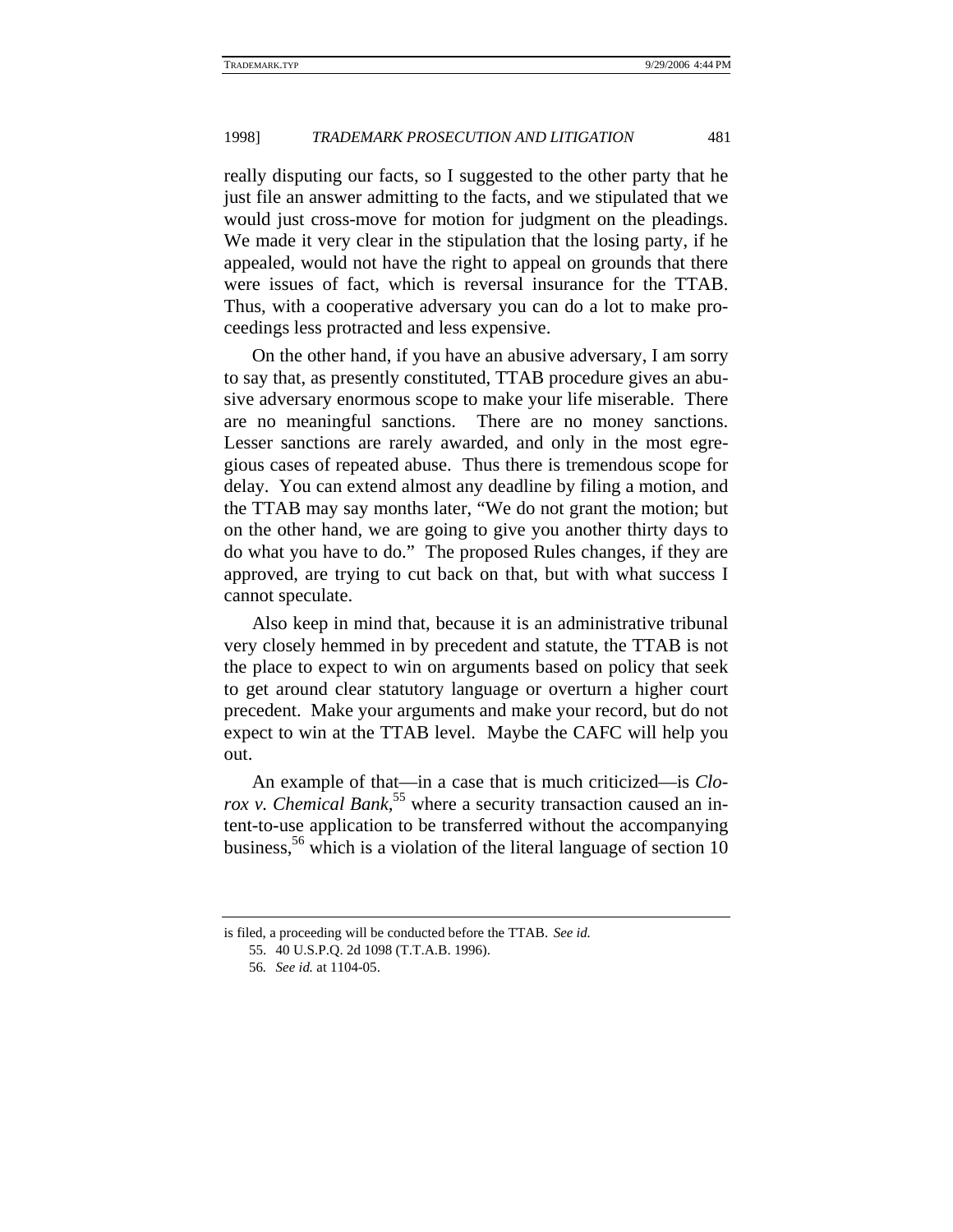of the Lanham Act.<sup>57</sup> It invalidates the application. The TTAB, probably rightly, declined to look at the policy behind that and simply said, "Look, it is a statutory violation. We cannot help you."58 The message was, "Take it up on appeal and maybe you will do better." That happens quite a bit.

On ex parte appeals, my advice—apart from make your record, which is essential—is use all available procedural ways to make the record complete and helpful. Well, after you get a final refusal, you have an opportunity under the Rules to file a request for reconsideration.<sup>59</sup> You can dump into the record at that time all the good evidence you want for the appeal. Do not forget to do that. It is possible to re-open the record after you file an appeal, but difficult.

It is also possible to delay the hearing on an appeal, waiting for contingent events that will help you. If you think, for example, that you are going to get a consent from somebody, the owner of a blocking mark, but you need time to negotiate it, do not tear out your hair. Instead, file a motion to suspend the appeal.<sup>60</sup> The TTAB will grant it, and then you can try to get your consent.

On the merits of inherent registrability issues, the TTAB is moving back to the old rule that a rare surname is not really a surname, hence you can get it registered. It might take a few more cases to get there, but that seems to be the trend. You can go a long way on inherent registrability objections by putting in a lot of evidence about how ambiguous the mark is. For example, you can argue that the mark is not primarily a surname or is not primarily geographic because it has many possible meanings. On borderline descriptiveness/suggestiveness cases, take your appeal. You have a shot.

I have used up my fifteen minutes. Thank you very much.

<sup>57. 15</sup> U.S.C. § 1060 (1994).

<sup>58</sup>*. See id.*

<sup>59</sup>*. See id.*

<sup>60</sup>*. See* Midland Cooperatives, Inc. v. Midland Int'l, Corp., 421 F.2d 754 (C.C.P.A. 1970).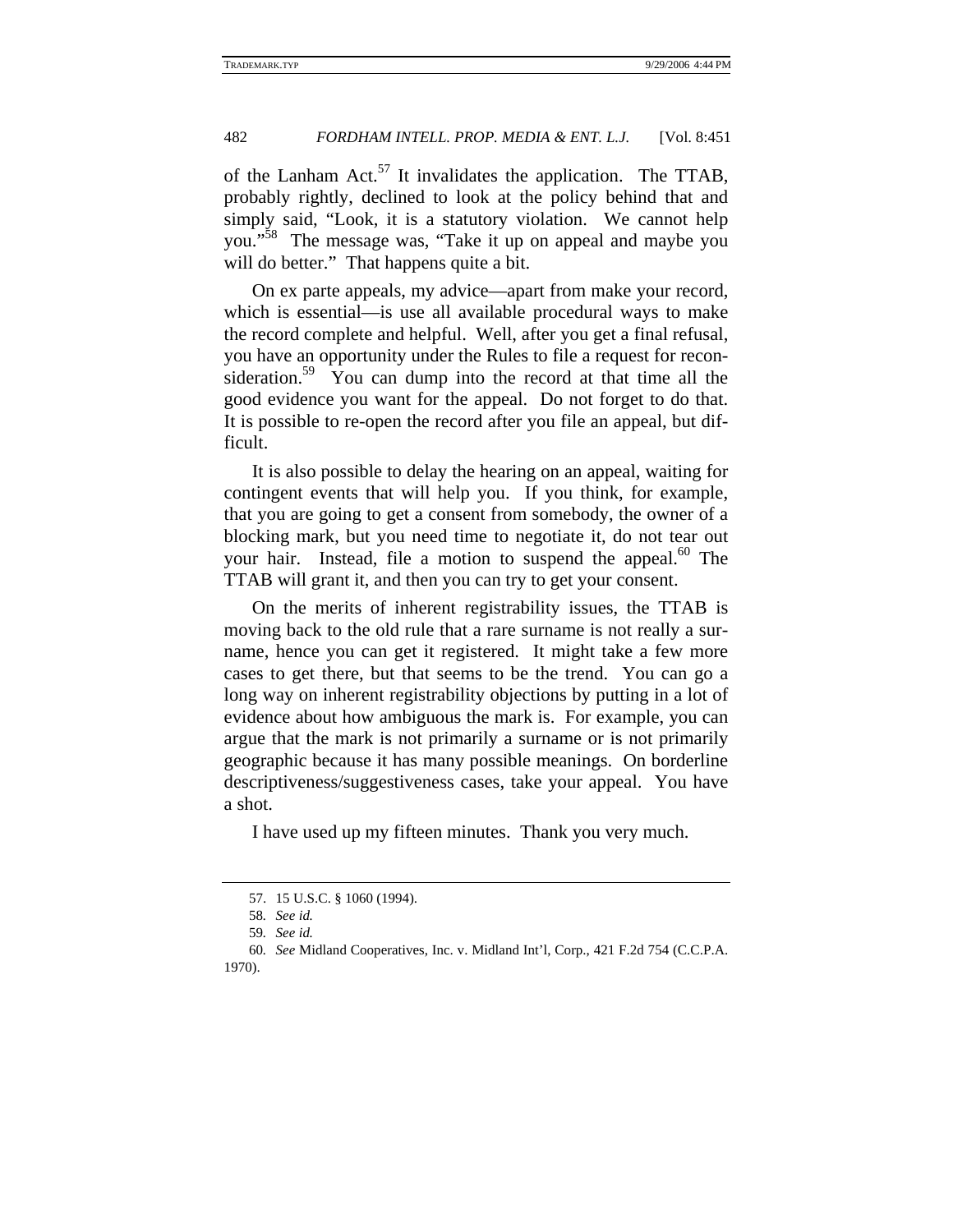MR. SLOANE: Thank you, David.

We will now take a short question-and-answer session.

QUESTIONER: I have a question for our former examining attorneys. Are the examining attorneys docked points when an application is kicked back after being passed on to publication? You were talking about they get two points for passing it on to publication. If it gets kicked back because of an error, are they docked two points?

MR. FRIEDMAN: Yes, the points are taken back, and then when it is re-published they get the points back, which can be important. They are actually given reports as to how they are doing on a biweekly basis. So it can make a difference to them if something gets kicked back. I mean, if you get a bunch kicked back, then all of a sudden you have a lot fewer points. I used to focus on how many points I made every two weeks. If all of a sudden I do not have as many, I need more in the next biweekly cycle. But the answer to your question is yes, they take it back.

MS. MIRMAN: Richard was very good at calculating these things biweekly. I was okay. But you should see that office at the end of the fiscal year. During September people stay until eleven o'clock at night and come in on weekends to make up points. I am sure a lot of you could testify that in September you start getting a whole bunch of office actions at a far greater volume than you were all year.

MR. FRIEDMAN: And more phone calls because, like I said, they get points for making phone calls. So all of a sudden, even though you have never heard from an examining attorney all year, in September you receive phone calls every day.

QUESTIONER: On the same sort of idea, a lot of times I put preliminary limits in my cover letter when I file an application. But a lot of times I get calls about it anyway. Is there some way to put it into the record, better than putting it in the cover letter, so that it will get noticed?

MR. FRIEDMAN: The answer is do not put anything of any importance in the cover letter because the people who look at the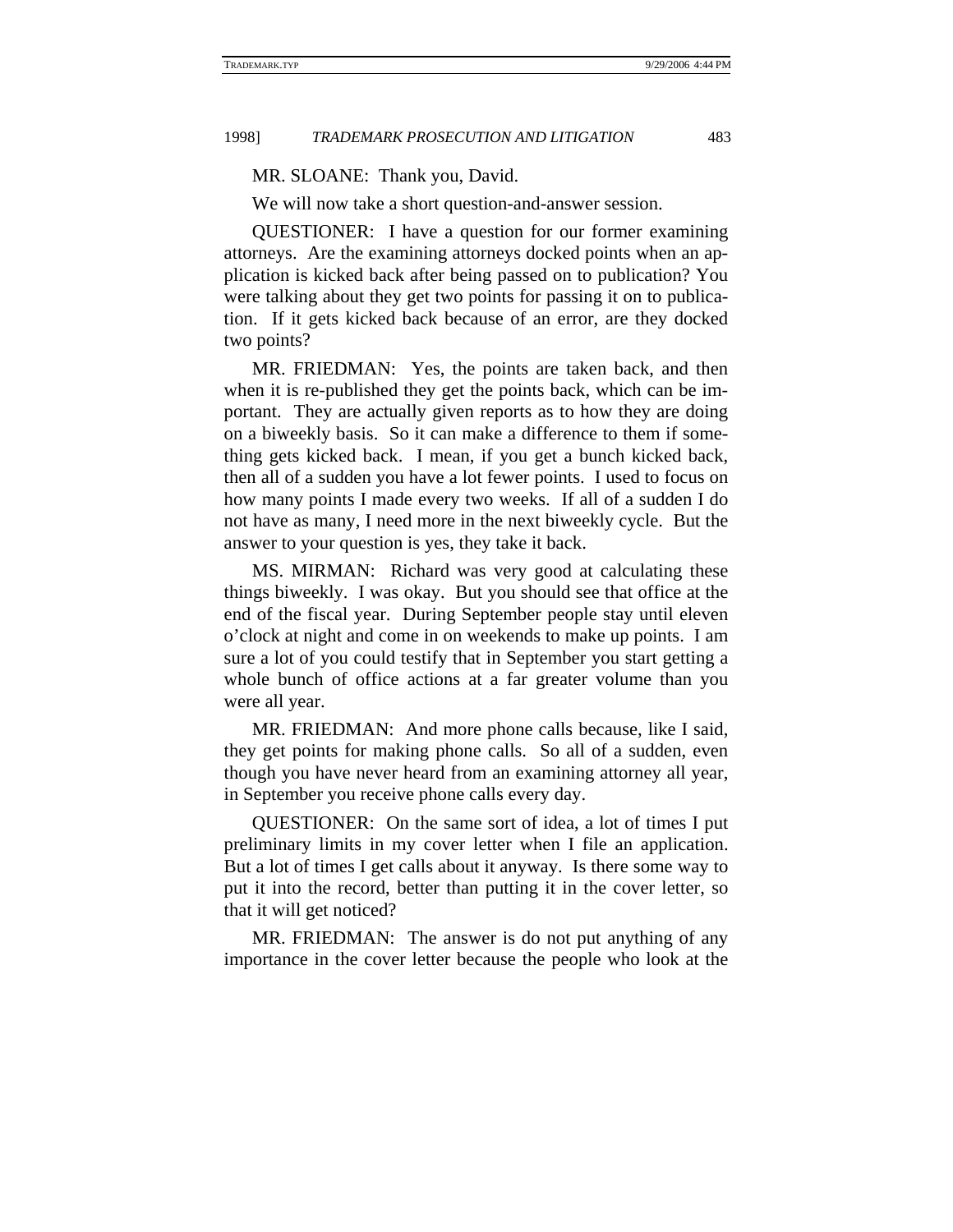application before the examining attorneys are what are called R&A clerks—I think that is what they are called—and they are not attorneys. Their whole job is to put data into the computer and to identify material in the application. The bottom line is, they do not look at the cover letter. And, oftentimes, the cover letter gets stuffed in the back of the file and the examining attorney does not see it. So if you are putting a disclaimer in or if you are putting other information in, just stick it right in the application because then it should get picked up.

QUESTIONER: But if the applicant has already signed it, I cannot really add anything to the application?

MR. FRIEDMAN: Well, you should have it in there. It should be part of your application papers before the signature. I mean, just put in a separate paragraph for the disclaimer, or if there is a question as to the entity type, or if the person was authorized to sign it. If it is in the application papers, there is a ninety percent chance that the examining attorney will see it, whereas, like I said, the cover letter is usually lost.

MR. SLOANE: Are there any other questions?

QUESTIONER: This is a question for the former examiners.

MS. MIRMAN: Examining attorneys.

QUESTIONER: How does the examining attorney know that something is descriptive without the applicant telling the examining attorney? Applicants don't need to identify their marks as descriptive or generic. Do you use some sort of a red flag?

MS. MIRMAN: Examining attorneys use Lexis-Nexis searches to assist with the likelihood of confusion problem and to help determine whether a mark is descriptive or generic. I think, based upon the identification of goods and what the mark is, it is either obvious, because generic is generic, or the examining attorney will search Lexis-Nexis to determine if the trademark is a term of art in that field of goods and look for dictionary evidence. The applicant must make a good-faith statement but does not have to state, "Oh, I realize this is descriptive." There is no kind of duty like that.